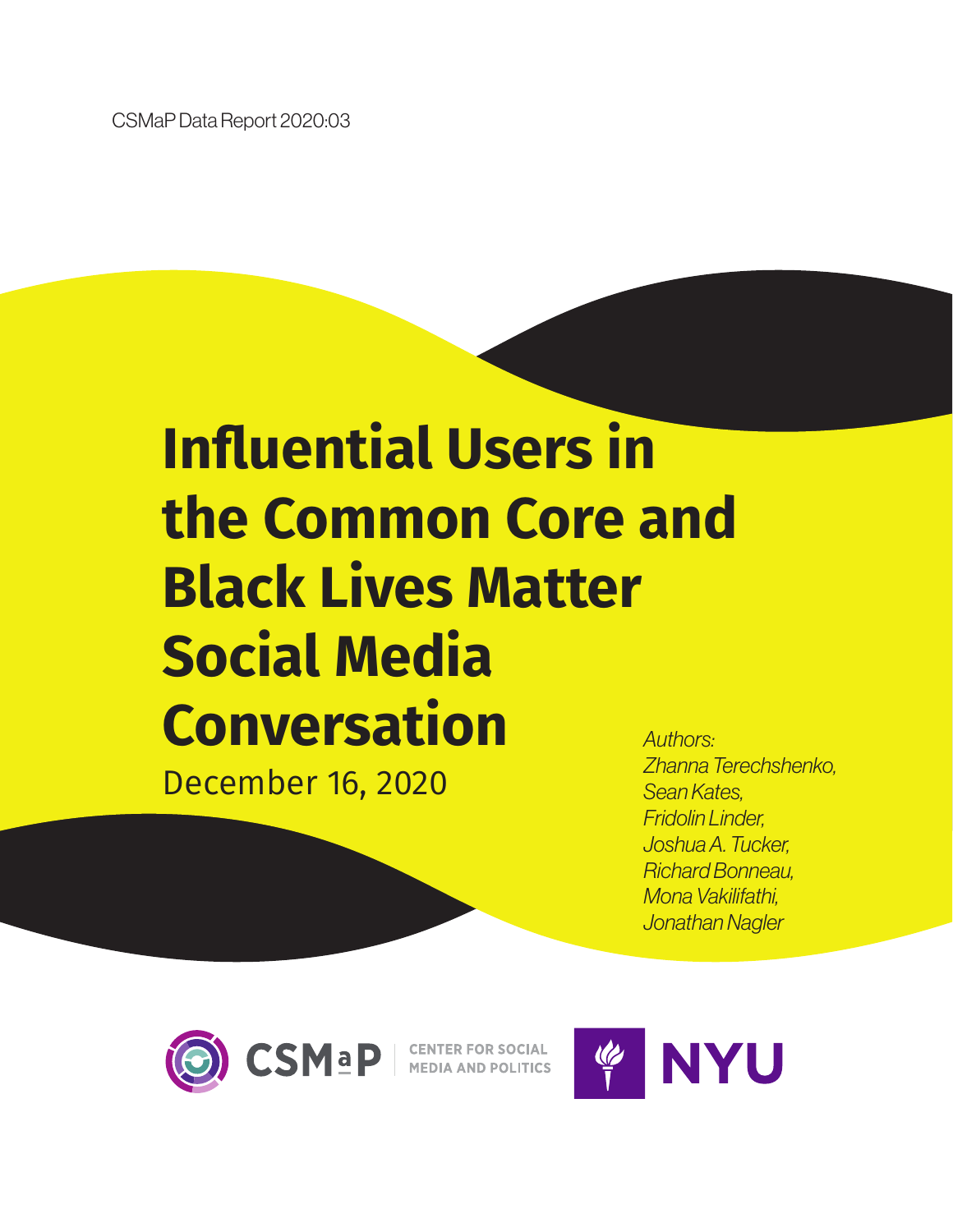# **Influential Users in the Common Core and Black Lives Matter Social Media Conversation**

Zhanna Terechshenko<sup>1\*</sup>, Sean Kates<sup>1</sup>, Fridolin Linder<sup>2</sup>, Joshua A. Tucker<sup>1,3</sup>, Richard Bonneau<sup>1,4</sup>, Mona Vakilifathi<sup>5</sup>, Jonathan Nagler<sup>1,3</sup>

#### **Abstract**

This Data Report aims to map the pathways leading to issue politicization through identifying influential users within politically contentious topics on Twitter, using the online discussion over the Common Core State Standards (CCSS) and the Black Lives Matter (BLM) movement. We find that politically motivated popular users are the most influential users in both CCSS and BLM online conversations.

#### **Keywords**

Politicization — Social Media — Black Lives Matter — Common Core State Standards

<sup>1</sup>*Center for Social Media and Politics, New York University*

<sup>2</sup>*Siemens Mobility, Munich, Germany; fridolin.linder@siemens.com*

<sup>3</sup>*Department of Politics, New York University*

<sup>4</sup>*Departments of Biology and Computer Science, New York University*

<sup>5</sup>*Robert F. Wagner Graduate School of Public Service, New York University*

\***Corresponding author**: zt10@nyu.edu

#### **Contents**

|             | <b>Introduction</b>                     |    |
|-------------|-----------------------------------------|----|
| $\mathbf 2$ | <b>Case Studies</b>                     | 1  |
| 3           | <b>Influential Users Categorization</b> | 3  |
| 4           | Data and Methodology                    | 3  |
|             |                                         |    |
|             | 4.2 Methodological Framework 4          |    |
| 5.          | <b>Results and Discussion</b>           | 5  |
|             |                                         |    |
| 6           | <b>Conclusion</b>                       | 12 |
|             | <b>Acknowledgments</b>                  | 20 |
|             |                                         |    |

# **1. Introduction**

<span id="page-1-0"></span>This project aims to map the underlying "information ecosystem" discussion of politically contentious issues and identify the most influential users in the online conversation. This Data Report looks to address two research questions: 1) What types of users engage in conversations on contentious issues online? 2) What are the characteristics of the most influential users in such online discussions? Through analyzing Twitter data and the examples of the Common Core State Standards (CCSS) policy debate and Black Lives Matter (BLM) movement in particular, we seek to identify the characteristics of users who become influential in online discussions over time. Our approach consists of two parts. First, we categorize users into seven types within two groups (*politically motivated* and

*apolitical* users) based on Twitter activity and status. In addition, we categorize them into sixteen types based on their level of engagement with the topic (CCSS or BLM). Having developed the framework for user categorization, we then developed a method for measuring user influence in discussions on Twitter, namely, measures of *reach*, or impact, of the content produced by a group, as well as the measure of the *influence* of one group of users on another group of users. We find that majority of *users* who participated in CCSS ans BLM online conversations are users, who are not invested in politics and have a relatively low number of followers. In contrast, the majority of *tweets* were from users who tweeted much more often about politics more broadly. Finally, we find that, for both issues, *politically motivated* users, who tweeted a lot about these issues, were the most influential in the online conversation.

# **2. Case Studies**

<span id="page-1-1"></span>In this Data Report, we use the examples of the online discussion over the Common Core State Standards and the Black Lives Matter movement. In this section, we briefly describe the issues, including the major events that shaped the movements and the most important participants.

#### **Black Lives Matter**

Black Lives Matter is a decentralized movement advocating primarily for the end of police violence against Black people. It first surfaced online with the use of the #BlackLivesMatter hashtag after the acquittal of George Zimmerman in the shooting death of African-American teen Trayvon Martin in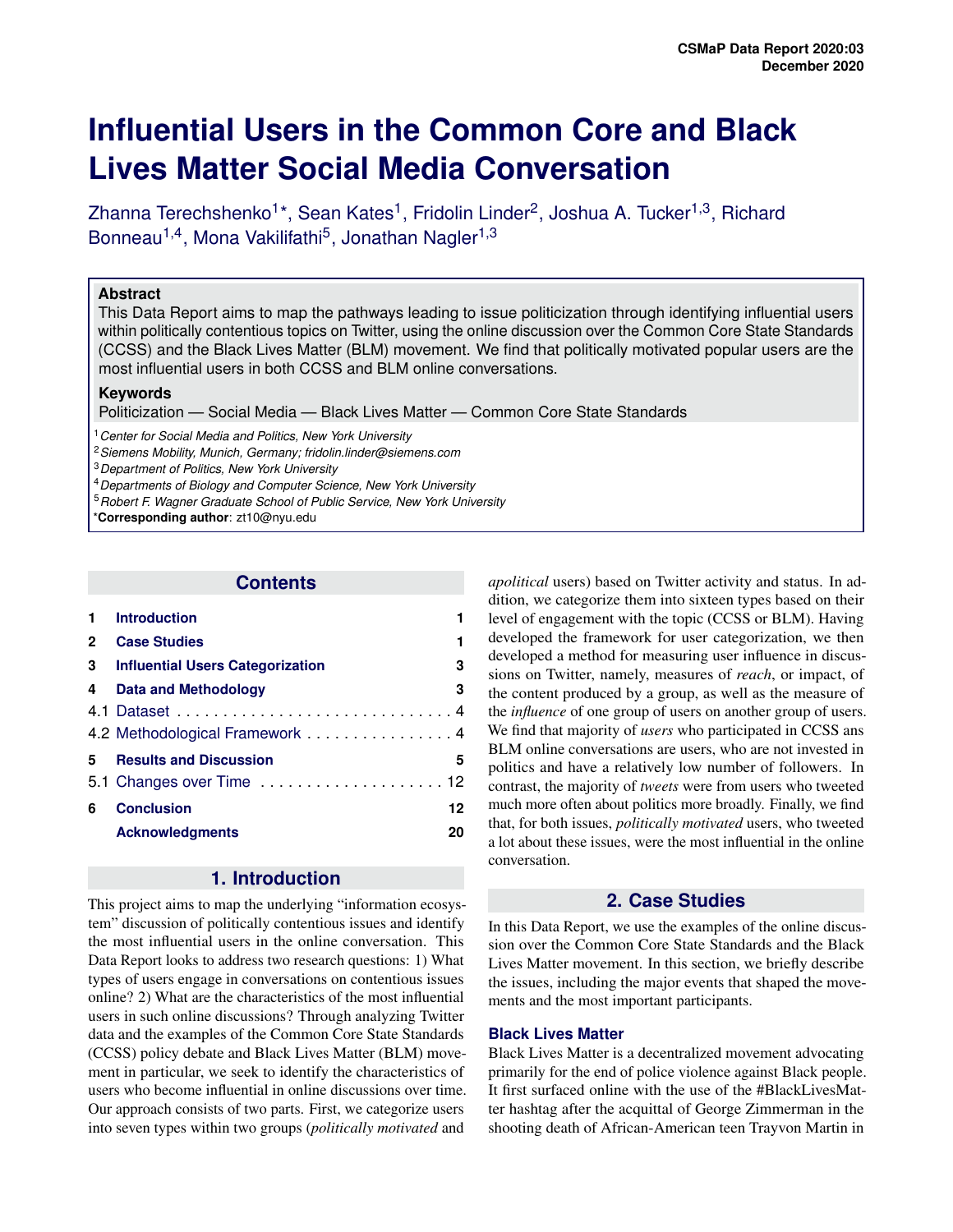February 2012, and rose to national prominence in the period immediately following the killing of Michael Brown, a Black man, and the ensuing protests in Ferguson, Missouri.

The movement as a whole has no centralized hierarchy, though the Black Lives Matter Network (BLMN) was founded in 2013 in hopes of creating a core group of principles that local chapters and proponents might use as guiding lights. These principles have developed over time, and the BLM movement has frequently partnered with other advocacy groups to lend support for causes outside the primary focus of police violence against Black people.

From a policy perspective, the movement specifically calls for community control of the police, a reduction in the incarceration rate (especially for young, Black men), and a refocus on funding public education. The focus of the movement is on political expression through action, particularly in rallies and protests. This in-person agitation on the streets is combined with a massive social media presence in hopes of garnering attention and enacting change.

The immediate response to the movement was mixed, particularly along racial lines, and critics were quick to portray protests as riots harmful to the movement's goals. Countermovements coined the terms "All Lives Matter" (to suggest that BLM was itself racist in its focus on Black people) and "Blue Lives Matter" (in support of police officers and their actions). However, the continuous displays of police brutality, captured on video and distributed widely through social media, spurred the movement and slowly won public opinion to its side. By 2020, polls showed that the majority of all races at least somewhat supported the movement (Pew 2020). The recent deaths of George Floyd, Ahmaud Arbery and Breonna Taylor have sparked a new wave of protests under the Black Lives Matter (BLM) banner.

#### **Common Core State Standards**

CCSS is the name given to a set of state K-12 English-language arts and mathematics standards in the United States to prepare students for college and careers in the global workforce [\[1\]](#page-20-1). The Standards, adopted by a large majority of states, have become a source of contention inside and outside of the education policy world.

In the United States, state governments have the legal authority to regulate a state's K-12 education standards, which results in a large variation in the rigor of states' K-12 education standards and, ultimately, student achievement. The federal government has the legal authority to provide federal funding to state governments to incentivize state governments to adopt favorable policies, including K-12 education standards, upon receipt of funding.

<span id="page-2-0"></span>In 2009, following the Great Recession, the federal government used the opportunities presented by crisis to tie stimulus and infrastructure funding to the adoption of a core set of education policies. President Obama signed the American Recovery and Reinvestment Act of 2009 in February 2009, which created the Race to the Top Fund. This fund was set

up to provide state and local governments with federal funding to invest in education reform relating to standards and assessments, data systems, teacher development, and school improvement. State governments were awarded grants on the basis of adopting a series of education reforms, including "developing and adopting common standards" and "developing and implementing common, high-quality assessments." State governments adopted suggested education reforms in order to apply for this grant and increase K-12 education revenue during the Great Recession.

The Standards were the natural extension of this plan. In order to have a consistent set of standards that states accepting the funds would adopt, the National Governors Association's Center for Best Practices and the Council of Chief State School Officers created the Standards, starting in April 2009, and finalizing them in June 2010 [\[2\]](#page-20-2). The Standards were touted as a product of collaboration among state government stakeholders, including governors, state education commissioners, researchers, curriculum experts, and educators [\[2\]](#page-20-2).

In order to receive Race to the Top funds, 45 states and the District of Columbia initially adopted CCSS in 2010 and 2011 [\[3\]](#page-20-3). In addition, the Department of Education awarded grants to two state government coalitions to develop state assessment programs aligned with CCSS, the Partnership for Assessment of Readiness for College and Careers (PARCC) and the Smarter Balanced Assessment Consortium (SBAC), both in September 2010 [\[4\]](#page-20-4). 26 states initially adopted PARCC and 31 states adopted SBAC [\[4\]](#page-20-4).

State governments implemented CCSS and PARCC or SBAC as early as the 2011-12 academic year [\[5\]](#page-20-5). Starting in 2010, Americans' support for CCSS decreased over time among all voters, Democrats and Republicans ([\[6\]](#page-20-6); [\[7\]](#page-20-7); [\[8\]](#page-20-8)), with Republican voters' support declining at a larger rate than others. Democratic voters and teachers generally opposed CCSS because CCSS constrains a teacher's ability to tailor their curriculum to their students' needs, and incentivizes teachers to "teach to the test" rather than improve student achievement. In addition, CCSS represents an increase in the privatization of education or influence of philanthropic organizations in education. Republican voters, especially Tea Party Republican voters, generally opposed CCSS because CCSS represents an increase in the size of the federal government, or the federal government's role in K-12 education, and therefore, from the conservative perspective, a threat to Americans' freedom and culture. In addition, the Standards were tied to President Obama, a Democrat widely distrusted by Republicans. This general dissatisfaction with the standards spread widely, and the Standards became a controversial topic in the 2016 presidential election, especially among Republican presidential candidates [\[9\]](#page-20-9). As a result of the public backlash, by the 2018-19 academic year, only 41 states and the District of Columbia used CCSS and only 15 states and the District of Columbia used PARCC or SBAC ([\[10\]](#page-20-10); [\[11\]](#page-20-11)).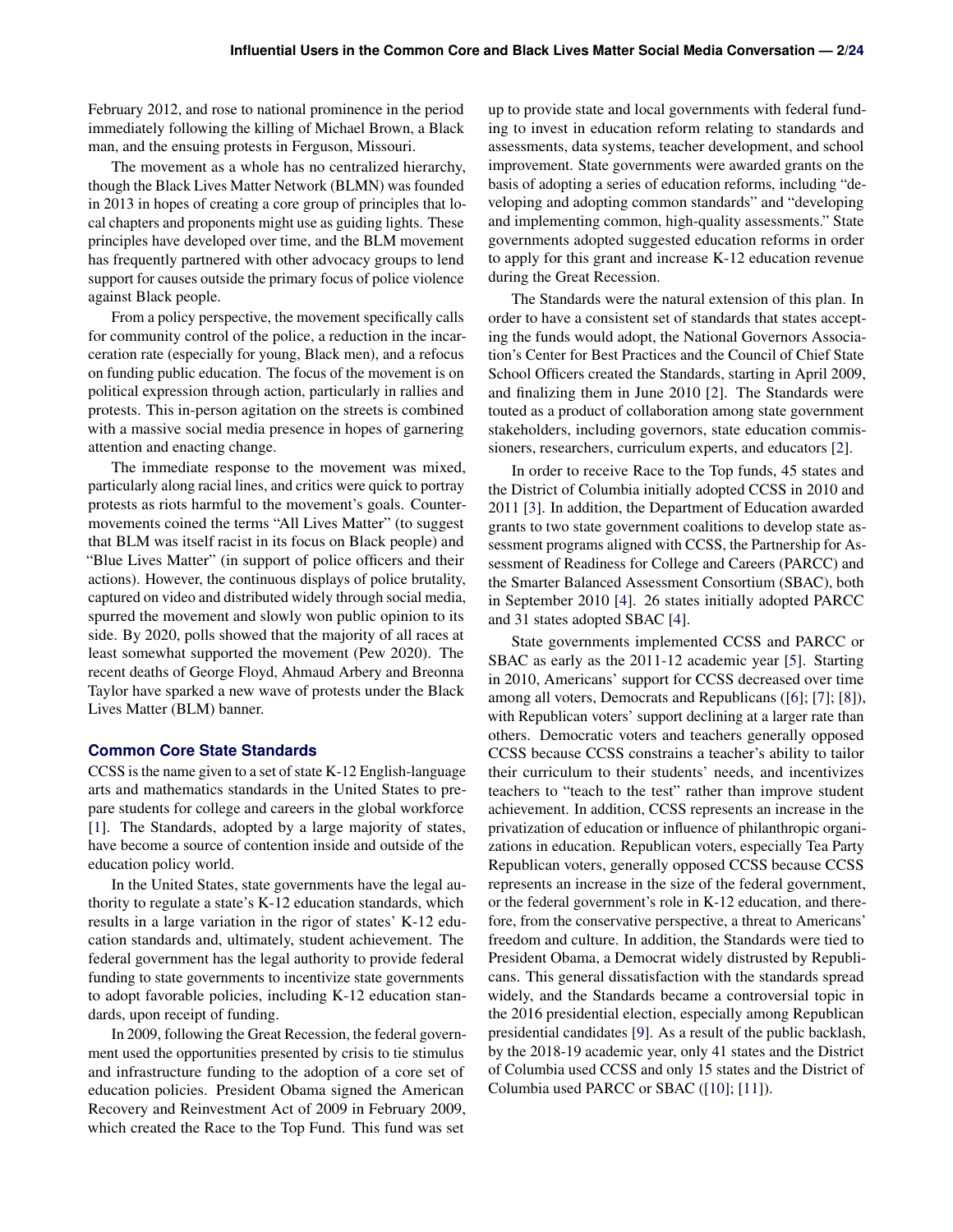# **3. Influential Users Categorization**

In order to identify the influential users in the online discussions of the CCSS and BLM, we, first, developed a theoretical framework for social media user categorization. For major political issues, one can expect to see political elites (e.g., politicians, journalists, and political pundits), activists, as well as politically engaged, non-professional individuals participating in the online debate. While prior work on social media users has studied this composition, and these individuals are likely to engage by virtue of their professional roles or personal interest in politics [\[12\]](#page-20-12), we are also particularly interested in those individuals who engage in discussions about these issues prior to their politicization.<sup>[1](#page-3-1)</sup> That is, we are interested in understanding the role of individuals who are involved in the early stages of these discussions and whose involvement is tied to a personal interest in the topic beyond its political aspect. For instance, for Common Core, these individuals may be concerned parents who are exposed to the topic through their children's experiences, teachers who are directly affected by Common Core curricula, or experts on education. For Black Lives Matter, these individuals may be witnesses to a police shooting, friends or family of an affected person, or a "citizen journalist" [\[13\]](#page-20-13) who wants to document an event. Beyond these directly invested individuals, the one-to-many broadcast nature of platforms such as Twitter increase the likelihood of an otherwise unconcerned individual's incidental exposure to these topics who then react to this exposure [\[14\]](#page-20-14). Therefore, our first step is to categorize the users into two groups: *politically motivated* users and *apolitical* users.

By *politically motivated users*, we mean users who are generally interested in politics, and tweet about a specific topic as one of many political discussions in which they choose to participate.

In order to identify influential users in the discussion, we refine these groups of users further. Within the set of *politically motivated users* we can distinguish between *elites*, *pros*, and *amateurs*. *Political elites* are defined as those who participate broadly in politics and are well known, such as members of congress. *Political pros* are people who participate broadly in politics, have some status within the world of politics, but are not necessarily as well known as elites. In the world of Twitter, these *political pros* would be people with enough standing in the political world to be credentialed on Twitter, but with many fewer followers than *political elites*. Finally, *political amateurs* are those who contribute frequently to political discussions, but are neither well known nor have any particular status in the political world.

We have four groups among the *apolitical users*. *Media elites* are users with large audiences, such as celebrities, prominent athletes, and social media activists or 'influencers'. If they were not sufficiently well known on Twitter, but have

enough standing in the real world to be credentialed on Twitter, they would be *pros*. *Citizen journalists*, or *allies*, can be individuals who are exposed to the topic through personal/their children's experiences, witnesses, or citizen journalists. Finally, *reactors* are similar to *citizen journalists*, except they tend to retweet the content of other users rather than produce original political or topical content.

As shown in Table 1, we categorized users into each of these 7 categories based on a combination of the content of their tweets, their number of followers, the proportion of their tweets that included original content, and whether or not they had achieved 'credentialed' status on Twitter. Political tweets are classified more broadly as tweets relating to any political topic. In particular, we followed the definition proposed by [\[15\]](#page-20-15) and classified tweets as political if they are about politics, including 'politicized issues', such as vaccination, sexual harassment, or global warming. In order to identify *politically motivated* users, we collected the latest  $3,200$  $3,200$  $3,200$  tweets<sup>2</sup> from the timelines of the users who tweeted about CCSS or BLM at least once and classified each of the tweets as political or not. Similarly, these users were categorized as *politically motivated* if the proportion of political tweets exceeded 0.5 of their total tweets. To distinguish between the users who produce original content from those who spread the information through the retweets, we calculated the proportion of original tweets from the user to the number of total tweets (tweets plus retweets) posted by the user. We identified users as *reactors* if the proportion of their retweets exceeds 0.95 of their tweets. We measure whether the user is credentialed or not using their Twitter verification status. Finally, we distinguished between users with high number of followers, labeled here as *elites*, and other users, who we put in the 'low number of followers' category. We categorized users as *elites* if their number of followers placed them in the top 5% of users based on number of followers in the set of users who tweeted about the topic.

In addition to the account types described above, we also classify users based on their engagement level with a topic, which we measure through the number of times a user has tweeted about the topic (Table 2). In particular, we distinguish between users who tweeted about the topic once, from 2 to 10 times, from 11 to 100 times, and over 100 times. Within each category we categorize users into account types similar to the ones describe above: *elites*, *pros*, *amateurs*, and *reactors*. We label users as *elites*, if they have high number of followers; *pros* - if they are credentialed on Twitter; *amateurs* - if they are neither well known nor have a verified status, and reactors - if they are similar to *amateurs* but tend to retweet the content of other users.

# **4. Data and Methodology**

<span id="page-3-0"></span>In this section, we describe our dataset and explain the process of users categorization as well as the way we measure their influence.

<span id="page-3-1"></span> ${}^{1}$ By 'politicization' we mean that the issue enters the political agenda, note that this is distinct from the issue becoming polarized where the conflict over the issue coincides with general left-right or Democrat vs Republican conflicts.

<span id="page-3-2"></span><sup>&</sup>lt;sup>2</sup>The Twitter API returns only up to 3,200 of a user's most recent tweets.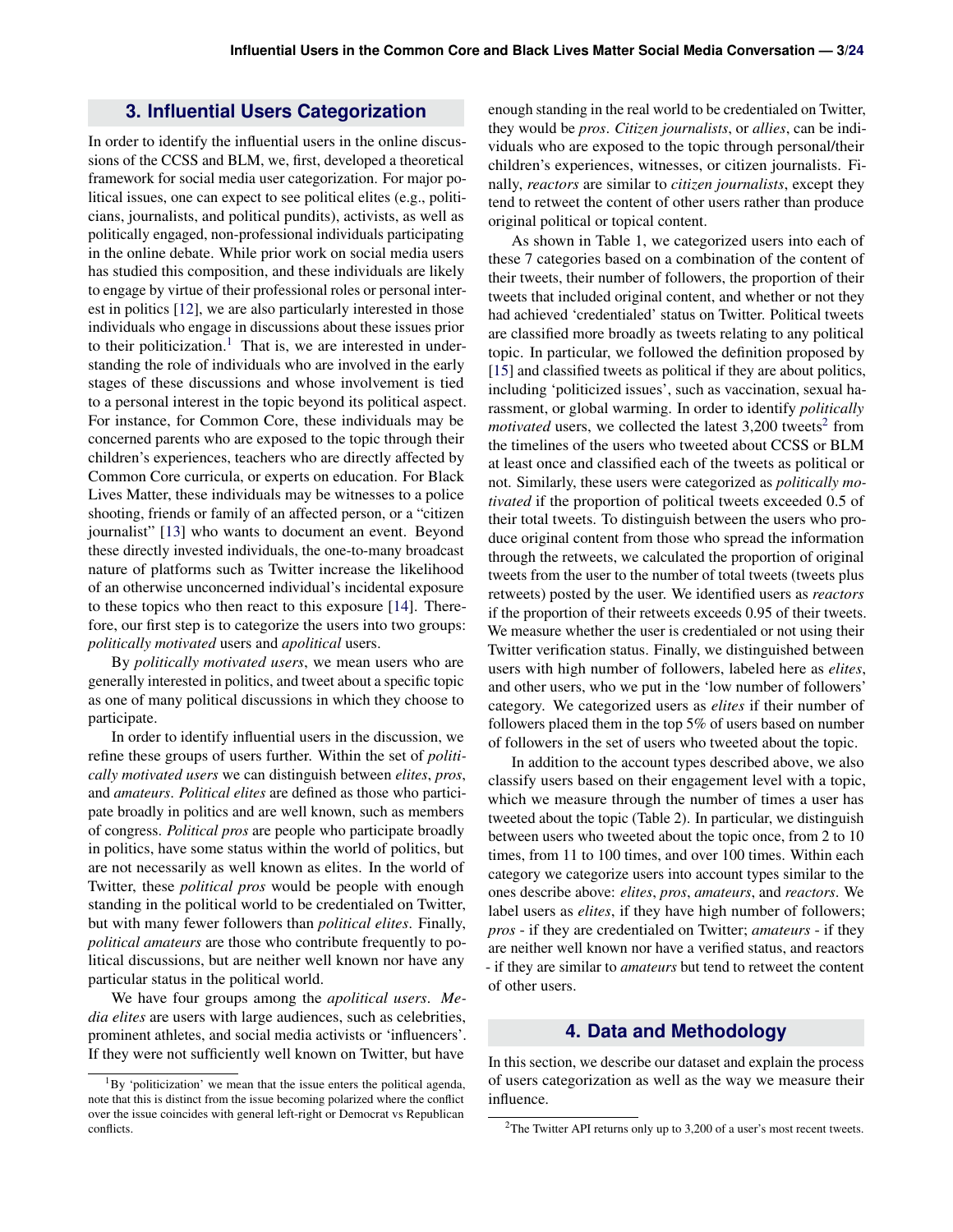|                              | <b>Table 1.</b> Account Types |                   |                |                     |  |  |
|------------------------------|-------------------------------|-------------------|----------------|---------------------|--|--|
|                              | % Political Tweets            | % Original Tweets | Credentialed   | Number of Followers |  |  |
| <b>Politically Motivated</b> |                               |                   |                |                     |  |  |
| <b>Political Elites</b>      | High                          | n/a               | n/a            | High                |  |  |
| <b>Political Pros</b>        | High                          | n/a               | Yes            | Low                 |  |  |
| <b>Political Amateurs</b>    | n/a                           | n/a               | N <sub>o</sub> | Low                 |  |  |
| <b>Apolitical</b>            |                               |                   |                |                     |  |  |
| <b>Media Elites</b>          | Low                           | n/a               | n/a            | High                |  |  |
| Pros                         | Low                           | n/a               | Yes            | Low                 |  |  |
| Citizen Journalists/Allies   | Low                           | High              | N <sub>o</sub> | Low                 |  |  |
| Reactors                     | Low                           | Low               | N <sub>0</sub> | Low                 |  |  |

**Table 1.** Account Types

#### <span id="page-4-0"></span>**4.1 Dataset**

In order to identify the universe of tweets relevant to CCSS and BLM discussions, we performed a census of relevant social media data within the Center for Social Media lab's extant archives and identified gaps in coverage. We constructed high-recall queries that fill these gaps and capture both sides of a topic's discussion. These queries were used to purchase data from Twitter containing the topical terms we identified. The purchased dataset contains 12,764,541 tweets with terms related to CCSS and 231,457,543 tweets related to BLM, and covers the time period of January 1, 2010 - December 31, 2018.

We then developed a classifier to identify if tweets containing the set of terms we chose were in fact about each of our two issues.[3](#page-4-2) Out of these tweets we classified 6,331,690 tweets as relevant to the CCSS issue and 149,411,817 to BLM. There are 896,936 and (aproximately) 13,000,000 unique users in the CCSS and BLM discussions, respectively.<sup>[4](#page-4-3)</sup> The percentage of tweets about Common Core with original content, rather than re-tweeted content, is 58%, while original tweets about BLM account for only 31% of the total BLM discussion.

Figure [1](#page-6-0) shows the distribution of tweets per user in CCSS and BLM conversations. As can be seen from this figure, a plurality of users in both collections tweeted about these issues only once. However, the proportion of users who tweet about the topic more often than once is higher in the BLM conversation (54.7%) than in the case of CCSS (39.2%). Figure [2](#page-6-1) shows the number of unique users who engage in the discussions of these topics in each year. The number of users discussing CCSS jumped substantially in 2013 and 2014, and was then relatively stable until declining in 2017 - though

to a level well above the 2012 number of users. For BLM, the number of users jumped in 2014, which coincides with the number of demonstration against the deaths of numerous African Americans by police actions, including the deaths of Eric Garner and Michael Brown, and was then relatively stable from 2014 through 2018, though the numbers in 2016 and 2017 were somewhat higher.

#### <span id="page-4-1"></span>**4.2 Methodological Framework**

We described above how we categorized users into the account types. Here we discuss how we assess the influence of each group of users. In order to assess influence, we developed two measures: production and reach. We operationalize production as the proportion of tweets in period *t* sent by group *g*:

$$
P_{tg} = \frac{|S_{tg}|}{\sum_{g \in G} |S_{tj}|}
$$

where  $S_{tg}$  is a set of tweets sent by group *g* in time period *t* and |*S*| is the size of set *S*. We then calculate the reach of each account type with the following measure:

$$
R_{tg} = \frac{RT(S_{(\leq t)g}, t) + |S_{tg}|}{\sum_{j \in G} (RT(S_{(\leq t)j}, t) + |S_{tj}|)}
$$

where  $S_{\left(\leq t\right)g}$  is the set of tweets sent by group *g* up to (and including) time period  $t$ ,  $RT(S,t)$  is the number of retweets of tweets in set *S*,  $T_{\leq t}$  is the union of all tweets sent by all groups up to time period  $t$ , and  $G$  is the set of all groups.<sup>[5](#page-4-4)</sup>.

That is, the reach of group *g* at time *t* is the number of tweets they sent in that period plus the number of times they have been retweeted in the time period, divided by the total number of tweets and retweets in that period.

<span id="page-4-3"></span><span id="page-4-2"></span><sup>&</sup>lt;sup>3</sup>The information on relevance classifier is presented in the Appendix A <sup>4</sup>Due to high computational costs as well as missing data, the results presented here at the user-level are based on an analysis of a sample of 772,106 users who tweet about BLM.

<span id="page-4-4"></span><sup>5</sup>The number of retweets of a set of tweets is measured at time of retweet creation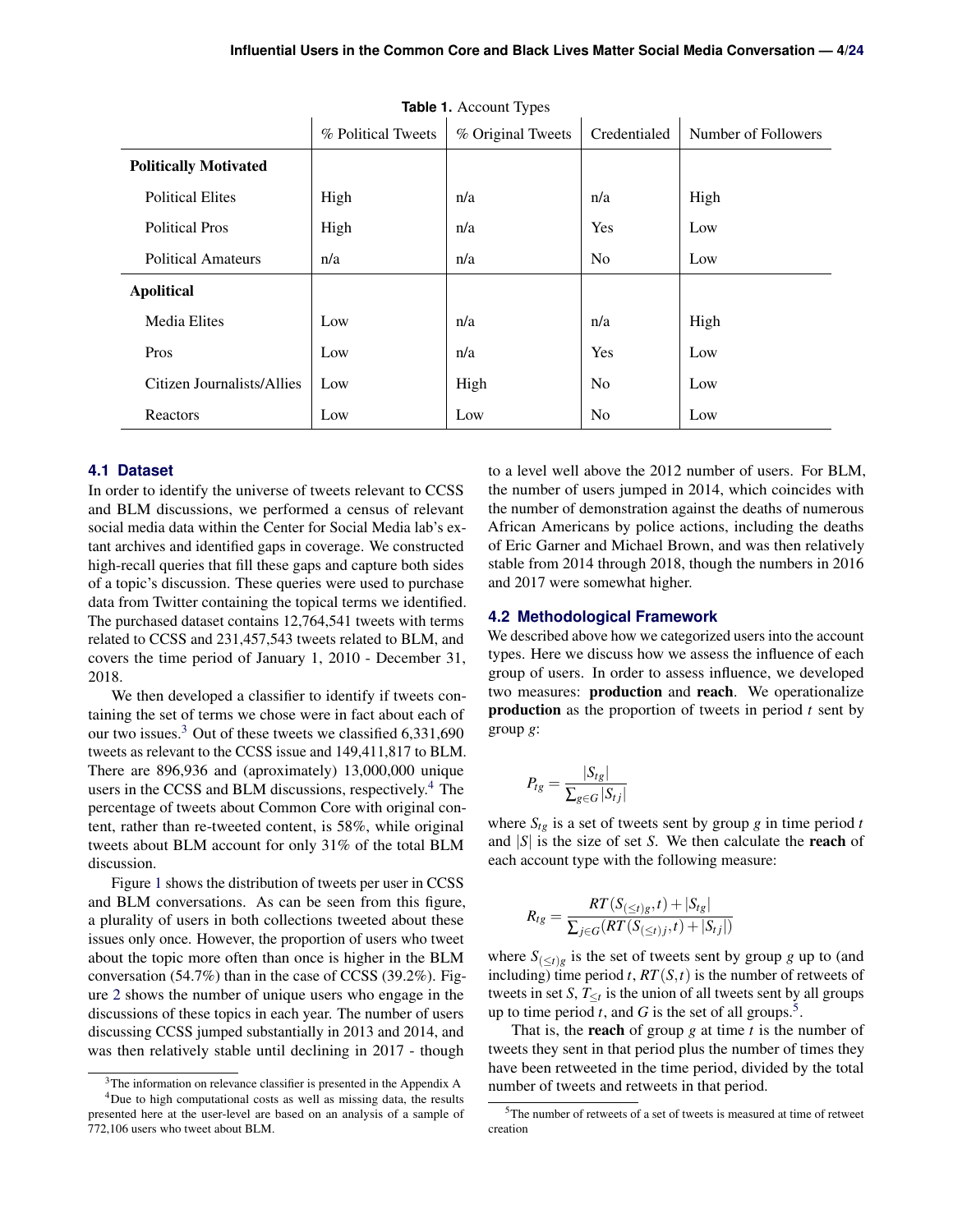|                           | % Original Tweets | Credentialed   | Number of Followers |
|---------------------------|-------------------|----------------|---------------------|
| Number of Tweets (1)      |                   |                |                     |
| Elites                    | n/a               | n/a            | High                |
| Pros                      | n/a               | Yes            | Low                 |
| Amateurs                  | High              | No             | Low                 |
| Reactors                  | Low               | No             | Low                 |
| Number of Tweets (2-10)   |                   |                |                     |
| Elites                    | n/a               | n/a            | High                |
| Pros                      | n/a               | Yes            | Low                 |
| Amateurs                  | High              | N <sub>o</sub> | Low                 |
| Reactors                  | Low               | N <sub>o</sub> | Low                 |
| Number of Tweets (11-100) |                   |                |                     |
| Elites                    | n/a               | n/a            | High                |
| Pros                      | n/a               | Yes            | Low                 |
| Amateurs                  | High              | No             | Low                 |
| Reactors                  | Low               | No             | Low                 |
| Number of Tweets (100)    |                   |                |                     |
| Elites                    | n/a               | n/a            | High                |
| Pros                      | n/a               | Yes            | Low                 |
| Amateurs                  | High              | No             | Low                 |
| Reactors                  | Low               | No             | Low                 |

**Table 2.** Engagement Levels

Finally, we are interested in measuring who is influenced by whom, or, in other words, who is responsible for retweets. The influence that group *g* has on group *h* is the proportion of tweets of group *h* in time period *t* that are retweets of original tweets by members of group *g* :

$$
I_{g \to h} = \frac{RT(S_{(\leq t)g}, t, h)}{|S_{th}|}
$$

where  $RT(S_{\left(\le t\right)g}, t, h)$  is the number of retweets of tweets in set *S* in time period *t* by users in group *h*, and as before *Sth*is the set of tweets sent by group *h* in time period *t*.

In the first part of our presentation of our finding, we analyze the data at the user-level, thus looking at the influence of the account types introduced above during the whole time period. In the second part, we disaggregate our results to the user-year level of analysis in order to see the changes in the influence of the groups over time.

#### **5. Results and Discussion**

<span id="page-5-0"></span>Table [3](#page-7-0) shows the distribution of users across account types during the entire time period. For both CCSS and BLM, the majority of users (73% and 82%) fall into the *apolitical* category, almost all of them as *citizen journalists/allies* and *reactors*. In other words, the majority of users who tweet about CCSS and BLM are people who are not particularly interested in politics and do not have a large audience or an expertise but are exposed to the topic through personal experiences or conversations on Twitter.

Table [4](#page-7-1) gives the proportion of *tweets* in each collection from each type of user. Interestingly over the half of tweets in both collections (57% for CCSS and 55% for BLM) come from *politically motivated* users: users for who political tweets across all issues make up a large fraction of their overall tweets.[6](#page-5-1) While *apolitical* people make up 73% of users on

<span id="page-5-1"></span><sup>&</sup>lt;sup>6</sup>This includes retweets.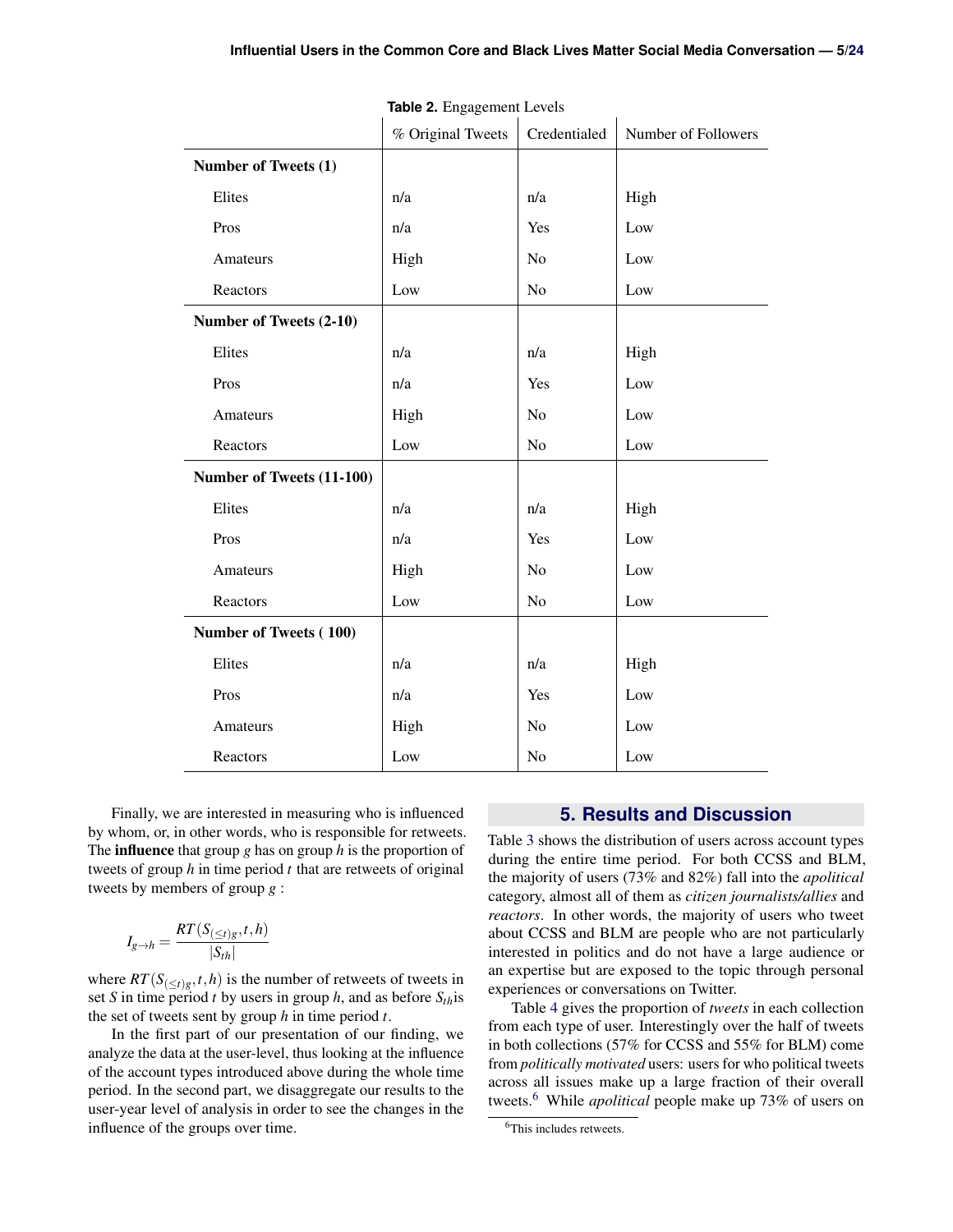<span id="page-6-0"></span>

**Figure 1.** Distribution of Tweets per User in Common Core (a) and Black Lives Matter (b) Conversation

CCSS, they only account for 43% of tweets. That is because the *politically motivated* users (who make up 27% of users), clearly tweet much more than the *apolitical* users do about Common Core – and account for 57% of tweets about the issue. So while *apolitical* people participate in the discussion, they are drowned out by *politically motivated* people. So the schoolteachers or parents or educators who may have expertise are being overwhelmed in volume by *politically motivated* tweeters. We observe a similar pattern in the BLM collection, where 18% of *politically motivated* users account for 55% of all the tweets.

Table [5](#page-8-0) shows the distribution of users across different engagement levels. According to this Table (and in line with Figure [1\)](#page-6-0), a majority of users tweeted about the topics once (in case of CCSS) or fewer than 5 times (in case of BLM). Table [6](#page-8-1) gives the proportion of *tweets* in each collection from each engagement level and it shows that the majority of tweets comes from *amateurs* who tweet about the topics more than 100 times. In other words, the majority of tweets in our collection were tweeted by the 1% of users who are either frequent tweeters or are highly interested in the topic.

Moving to the discussion of the influence of these users, Table [7](#page-9-0) shows the reach of each account type. As defined

<span id="page-6-1"></span>

**Figure 2.** Number of Unique Users per year in Common Core (a) and Black Lives Matter (b) Conversations

above, reach is a measure of what proportion of the overall volume of tweets and retweets a given group is responsible for. We can see that *politically motivated* accounts have the most reach in both topics. This is perhaps not surprising since *politically motivated* users also account for the majority of tweets in each corpus. In BLM, *political elites* as a group account for almost six times as much reach as their number of tweets suggest, whereas in CCSS the proportion of reach to tweets for *political elites* is only one and a half. In the case of *political amateurs*, however, in both BLM and CCSS, their fraction of tweets exceeds their reach. In other words, while the influence of *political amateurs* or *citizen journalists* can be explained by the sheer volume of their tweets, the influence of political elites is more likely to be explained by the attributes of these accounts (ex. high number of followers) or the content of their tweets. The fact that for *media elites* in BLM, the group's reach four times their proportion of tweets provides an additional support to this argument.

If we look at the reach of accounts with different engagement levels (Table [8\)](#page-9-1), we can see that *elites* and *amateurs* who tweeted about the topics more than 100 times had the most influence in the conversation. Therefore, the influence of the users in this conversations can be explained both by their level of engagement and the size of their audience.

Table [9](#page-10-0) and Tables [10](#page-10-1) list the examples of top-influential users<sup>[7](#page-6-2)</sup> within each account type and across different engagement levels. For CCSS, this includes Diane Ravitch and Lynne

<span id="page-6-2"></span> $7$ We estimated the influence of a user by calculating their reach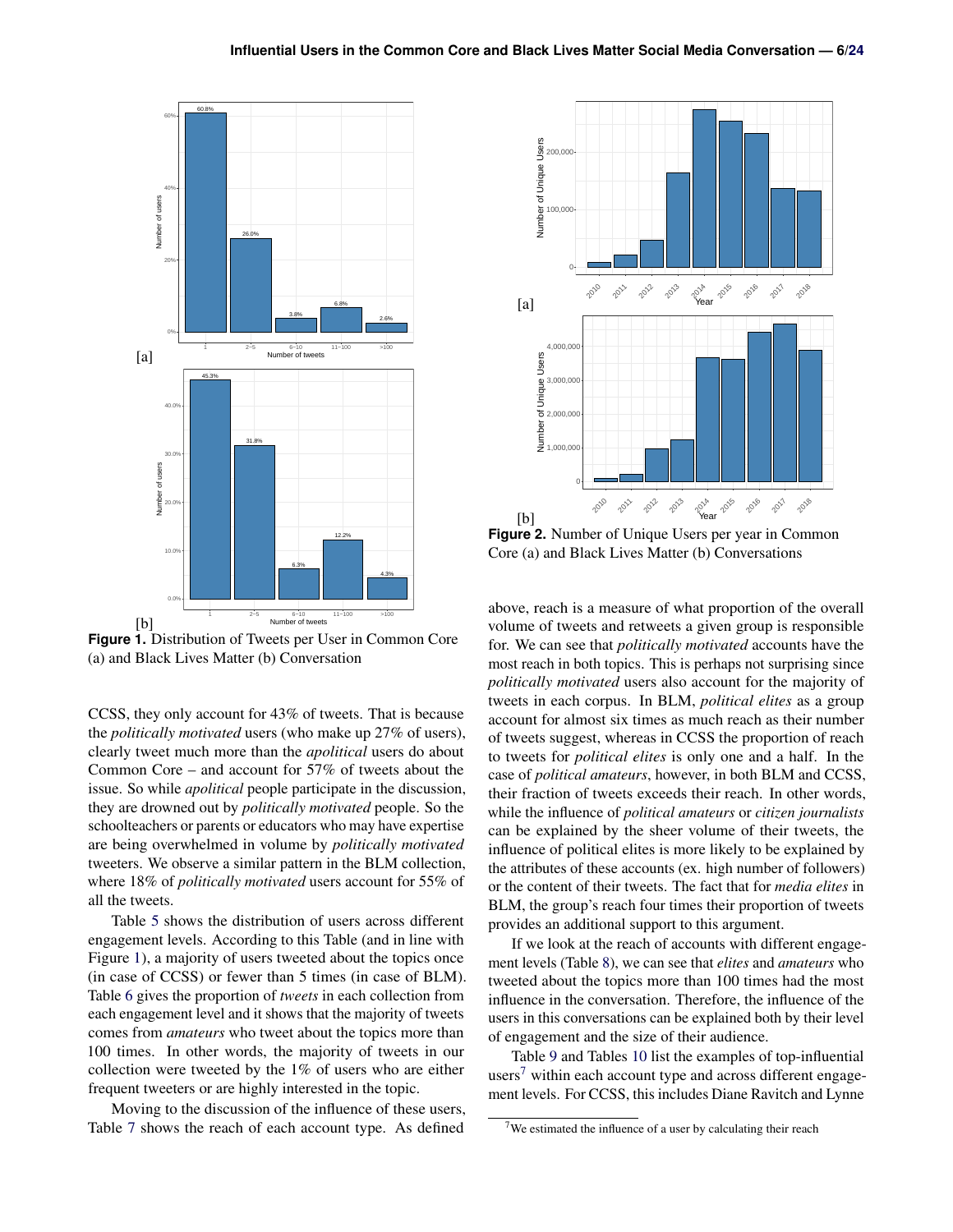| Account type                 | Proportion of users |            |
|------------------------------|---------------------|------------|
|                              | <b>CCSS</b>         | <b>BLM</b> |
| <b>Politically motivated</b> | 0.27                | 0.18       |
| <b>Political Elites</b>      | 0.02                | 0.01       |
| <b>Political Pros</b>        | 0.00                | 0.01       |
| Political Amateurs           | 0.25                | 0.17       |
| <b>Apolitical</b>            | 0.73                | 0.82       |
| Media Elites                 | 0.03                | 0.04       |
| Pros                         | 0.00                | 0.02       |
| Citizen Journalists/Allies   | 0.44                | 0.44       |
| Reactors                     | 0.25                | 0.32       |

<span id="page-7-0"></span>**Table 3.** Percentage of people who fit each account type (over the whole time period)

Taylor - prominent opponents of Common Core - as well as accounts such as AboutCommonCore and "Cuomo Core's Gottago", suggesting that the CCSS discussion on Twitter is dominated by the CCSS opponents. In line with the results from Table [3,](#page-7-0) the majority of top accounts in CCSS focus on education issues, while accounts tweeting about BLM are more diverse. Furthermore, a relatively high number of top influential users in the BLM discussion belong to news media and journalists.

Finally, Table [11](#page-11-0) and Table [12](#page-11-1) show the 12 account types' pairs with the highest *influence* score within CCSS and BLM.[8](#page-7-2) Recall that the *influence* of one group on another is measured by the proportion of tweets in one group that are retweets of the influencing group. We see that in both cases *elites* and have the strongest influence on other groups. If we look at the users with different engagement levels (Table [13](#page-11-2) and Table [14\)](#page-11-3), we observe that unsurprisingly elites who are highly engaged with the topic, i.e. tweeted about it more than 100 times are more likely to influence other groups.

#### <span id="page-7-1"></span>**Table 4.** Fraction of tweets, which comes from each type

| Proportion of users<br>Account type |      |            |
|-------------------------------------|------|------------|
|                                     | CCSS | <b>BLM</b> |
| <b>Politically motivated</b>        | 0.57 | 0.55       |
| <b>Political Elites</b>             | 0.19 | 0.06       |
| <b>Political Pros</b>               | 0.00 | 0.01       |
| <b>Political Amateurs</b>           | 0.37 | 0.48       |
| <b>Apolitical</b>                   | 0.43 | 0.45       |
| Media Elites                        | 0.07 | 0.04       |
| Pros                                | 0.00 | 0.02       |
| Citizen Journalists/Allies          | 0.30 | 0.31       |
| Reactors                            | 0.06 | 0.09       |

<span id="page-7-2"></span><sup>8</sup>For the full list see Appendix C.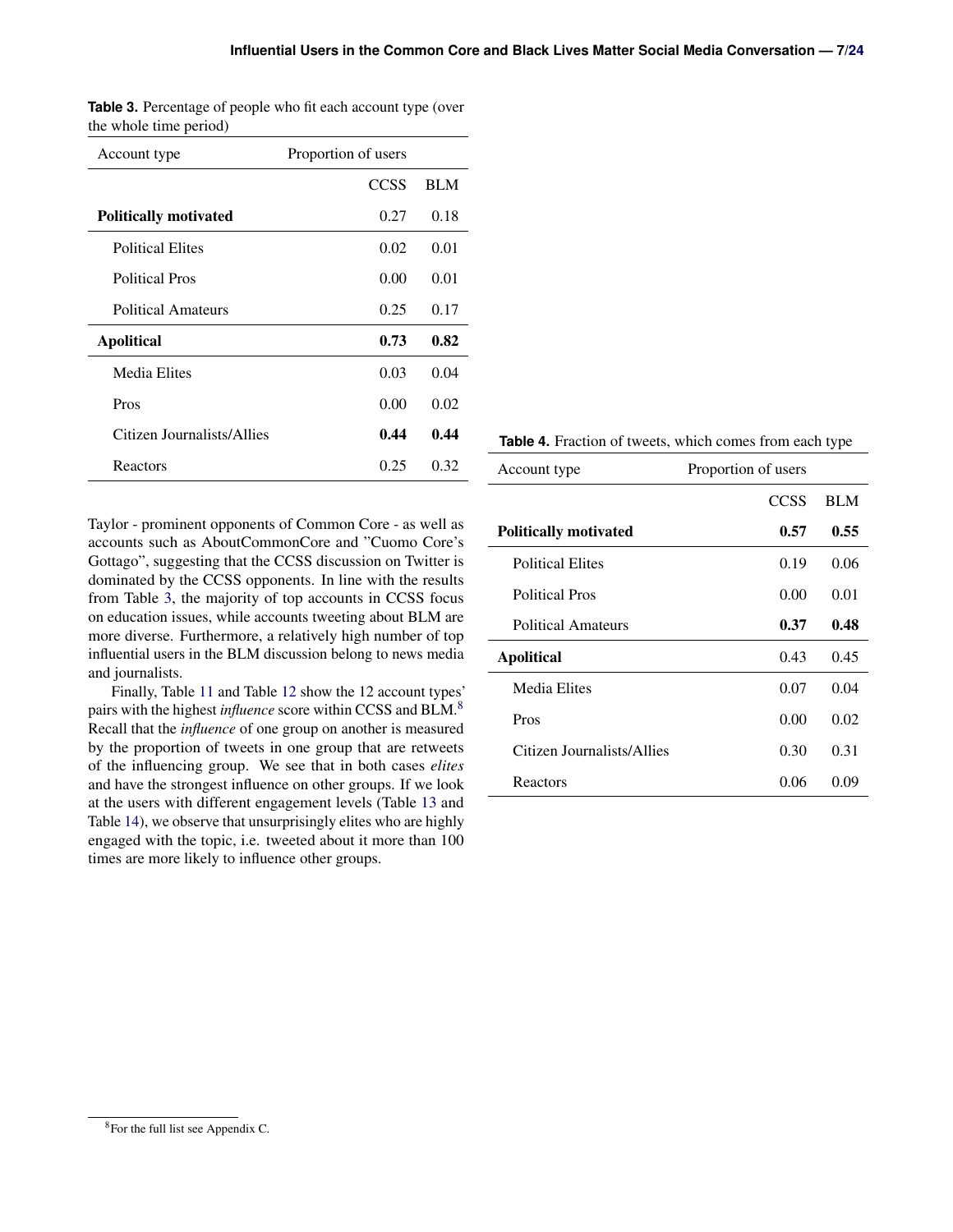<span id="page-8-0"></span>

| Table 5. Percentage of people who fit each engagement level |  |  |  |
|-------------------------------------------------------------|--|--|--|
| (over the whole time period)                                |  |  |  |

<span id="page-8-1"></span>**Table 6.** Fraction of tweets, which comes from each engagement level

| Account type                | Proportion of users |            | Account type                | Proportion of users |            |
|-----------------------------|---------------------|------------|-----------------------------|---------------------|------------|
|                             | <b>CCSS</b>         | <b>BLM</b> |                             | <b>CCSS</b>         | <b>BLM</b> |
| Number of Tweets (1)        | 0.61                | 0.46       | Number of Tweets (1)        | 0.08                | 0.04       |
| Elites                      | 0.02                | 0.01       | Elites                      | 0.00                | 0.00       |
| Pros                        | 0.00                | 0.00       | Pros                        | 0.00                | 0.0        |
| Amateurs                    | 0.31                | 0.15       | Amateurs                    | 0.04                | 0.01       |
| Reactors                    | 0.28                | 0.30       | Reactors                    | 0.04                | 0.03       |
| Number of Tweets (2-10)     | 0.32                | 0.41       | Number of Tweets (2-10)     | 0.16                | 0.14       |
| Elites                      | 0.02                | 0.02       | Elites                      | 0.01                | 0.01       |
| Pros                        | 0.00                | 0.0        | Pros                        | 0.00                | 0.00       |
| Amateurs                    | 0.21                | 0.20       | Amateurs                    | 0.11                | 0.07       |
| Reactors                    | 0.08                | 0.19       | Reactors                    | 0.04                | 0.06       |
| Number of Tweets (11 - 100) | 0.07                | 0.11       | Number of Tweets (11 - 100) | 0.27                | 0.31       |
| Elites                      | 0.01                | 0.01       | Elites                      | 0.05                | 0.04       |
| Pros                        | 0.00                | 0.00       | Pros                        | 0.00                | 0.00       |
| Amateurs                    | 0.05                | 0.07       | Amateurs                    | 0.19                | 0.18       |
| Reactors                    | 0.01                | 0.03       | Reactors                    | 0.03                | 0.09       |
| Number of Tweets (>100)     | 0.01                | 0.01       | Number of Tweets (>100)     | 0.49                | 0.52       |
| Elites                      | 0.00                | 0.00       | Elites                      | 0.20                | 0.17       |
| Pros                        | 0.00                | 0.00       | Pros                        | 0.00                | 0.00       |
| Amateurs                    | 0.01                | 0.01       | Amateurs                    | 0.27                | 0.23       |
| Reactors                    | $0.00\,$            | 0.00       | Reactors                    | 0.02                | 0.12       |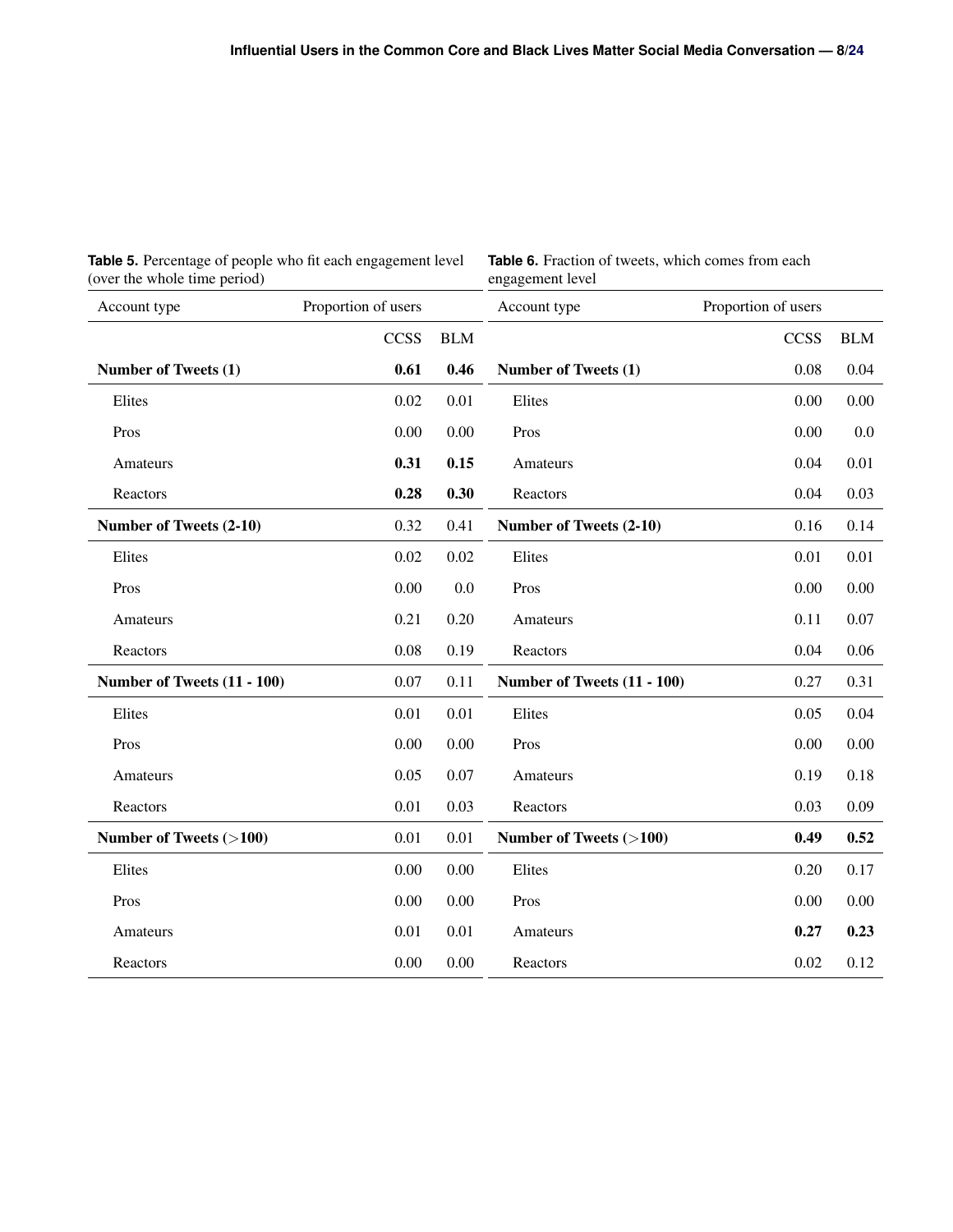<span id="page-9-1"></span>

| Table 8. Reach of engagement levels |             |            |  |  |
|-------------------------------------|-------------|------------|--|--|
| Proportion of users<br>Account type |             |            |  |  |
|                                     | <b>CCSS</b> | <b>BLM</b> |  |  |
| <b>Number of Tweets (1)</b>         | 0.07        | 0.04       |  |  |
| Elites                              | 0.00        | 0.00       |  |  |
| Pros                                | 0.00        | 0.00       |  |  |
| Amateurs                            | 0.04        | 0.01       |  |  |
| Reactors                            | 0.03        | 0.03       |  |  |
| Number of Tweets (2-10)             | 0.14        | 0.14       |  |  |
| Elites                              | 0.02        | 0.01       |  |  |
| Pros                                | 0.00        | 0.00       |  |  |
| Amateurs                            | 0.09        | 0.07       |  |  |
| Reactors                            | 0.03        | 0.06       |  |  |
| Number of Tweets (11 - 100)         | 0.25        | 0.31       |  |  |
| Elites                              | 0.08        | 0.04       |  |  |
| Pros                                | 0.00        | 0.00       |  |  |
| Amateurs                            | 0.16        | 0.18       |  |  |
| Reactors                            | 0.02        | 0.09       |  |  |
| Number of Tweets (>100)             | 0.53        | 0.50       |  |  |
| Elites                              | 0.27        | 0.17       |  |  |
| Pros                                | 0.00        | 0.00       |  |  |
| Amateurs                            | 0.25        | 0.22       |  |  |
| Reactors                            | 0.01        | 0.11       |  |  |

**Table 7.** Reach of account types

<span id="page-9-0"></span>

| Account type                 | Reach |            |
|------------------------------|-------|------------|
|                              | CCSS  | <b>BLM</b> |
| <b>Politically motivated</b> | 0.61  | 0.61       |
| <b>Political Elites</b>      | 0.29  | 0.37       |
| <b>Political Pros</b>        | 0.00  | 0.01       |
| Political Amateurs           | 0.32  | 0.22       |
| <b>Apolitical</b>            | 0.39  | 0.39       |
| Media Elites                 | 0.09  | 0.17       |
| Pros                         | 0.08  | 0.03       |
| Citizen Journalists/Allies   | 0.26  | 0.17       |
| Reactors                     | 0.04  | 0.03       |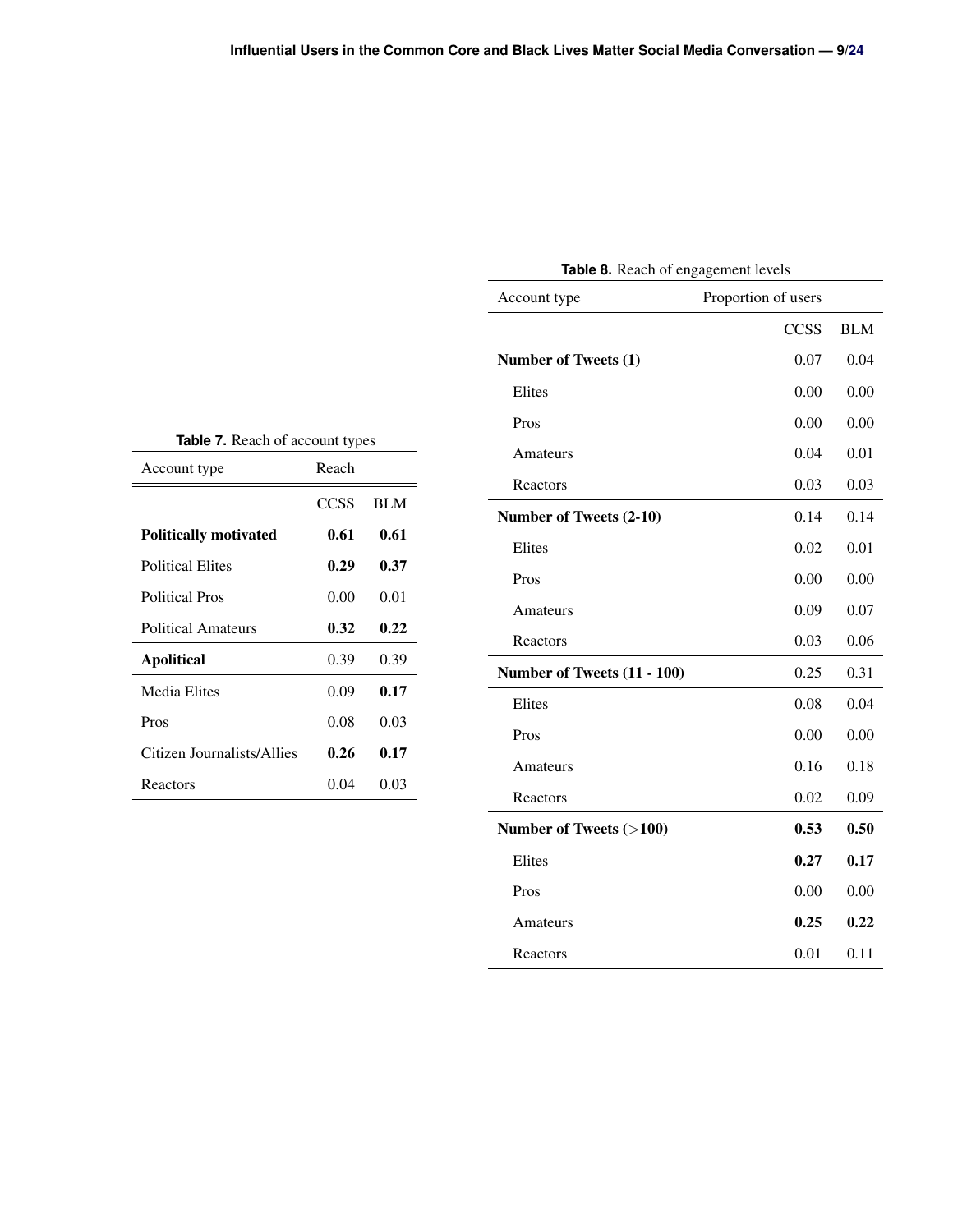<span id="page-10-0"></span>

| Table 9. Top-influential users in each type |                                   |                                      |  |  |
|---------------------------------------------|-----------------------------------|--------------------------------------|--|--|
| Account type                                | <b>Users</b>                      |                                      |  |  |
|                                             | <b>CCSS</b>                       | <b>BLM</b>                           |  |  |
| <b>Political Elites</b>                     | Michelle Malkin,                  | Shaun King,                          |  |  |
|                                             | DianeRavitch                      | AJ+, Bipartisan Report               |  |  |
| <b>Political Pros</b>                       | Benjamin Wood, Gary Stern,        | Jon Ziegler "Reb Z",                 |  |  |
|                                             | <b>American Principles</b>        | Alice Speri, NYCLU                   |  |  |
| <b>Political Amateurs</b>                   | About Common Core,                | NancyPelosiRocks,                    |  |  |
|                                             | Lynne Taylor, Enraged NY Mom      | BlueWave2018VoteDems, 3ChicsPolitico |  |  |
| <b>Media Elites</b>                         | thetechedyocate                   | philip lewis, Johnetta Elzie         |  |  |
|                                             | achievethecore.org, Matthew Lynch | YourAnonNews,                        |  |  |
| Pros                                        | Elle Moxley, Education Post       | David Dennis Jr., Bassem Masri,      |  |  |
|                                             | Stephanie Simon                   | George M Johnson                     |  |  |
| Citizen Journalists/Allies                  | Lynne M Taylor                    | ChuckModi,                           |  |  |
|                                             | 1lady4liberty                     | Brother Abdul Qiyam Muhammad         |  |  |
| Reactors                                    | Geoff Diehl for MAGOP             | Sha'Naye Shakir-Muhammad             |  |  |
|                                             | Mercy                             | M Dyke Shyamalan, Mark Ferguson      |  |  |

Note: This tables shows Twitter handles and usernames for top-influential users in each account type

<span id="page-10-1"></span>

|                           | <b>rable To.</b> Top-influential users in engagement level |                                  |  |  |
|---------------------------|------------------------------------------------------------|----------------------------------|--|--|
| Engagement level          | <b>Users</b>                                               |                                  |  |  |
|                           | <b>CCSS</b>                                                | <b>BLM</b>                       |  |  |
| Number of tweets (1)      | Josh Dawsey, Betsy DeVos,                                  | Gillian Anderson,                |  |  |
|                           | Very Lonely Luke                                           | michael clifford, Camelia Juarez |  |  |
| Number of tweets $(2-10)$ | The Rino Report, James Woods,                              | Bill Clinton,                    |  |  |
|                           | Danielle Butcher                                           | Norman Lear, Joe Biden           |  |  |
| Number of tweets (11-100) | FoxNews, Donald J. Trump                                   | Chance The Rapper,               |  |  |
|                           | Dan Scavino                                                | <b>Candace Owens</b>             |  |  |
| Number of tweets $(>100)$ | Lynne Taylor, Diane Ravitch                                | zellie,                          |  |  |
|                           | achievethecore.org, Matthew Lynch                          | deray, Shaun King                |  |  |

# **Table 10.** Top-influential users in engagement level

Note: This tables shows Twitter handles and usernames for top-influential users in each account type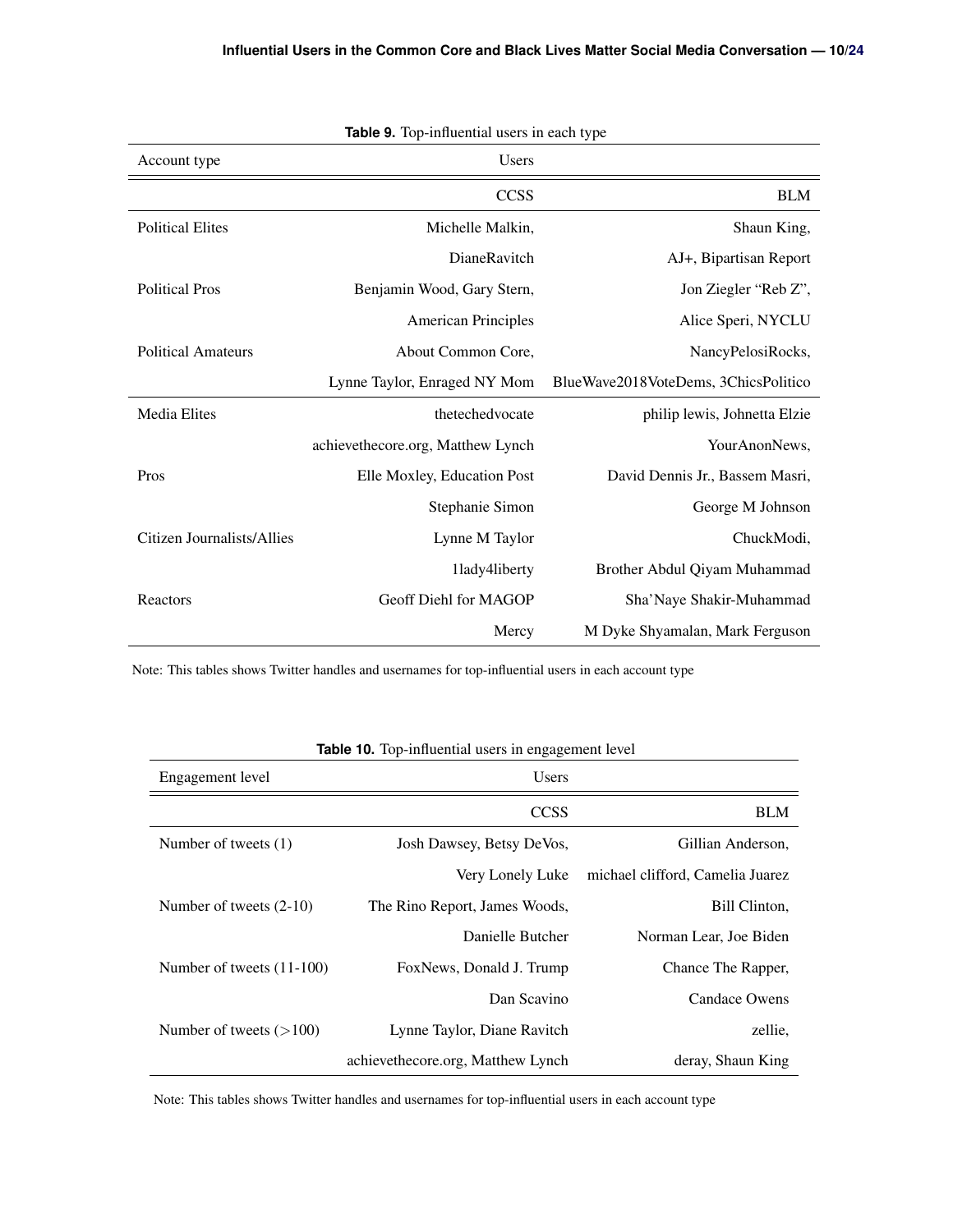<span id="page-11-0"></span>

| each other in CCSS         |                            |                      | <b>Table 13.</b> Influence of users with different engagement level |                     |                      |
|----------------------------|----------------------------|----------------------|---------------------------------------------------------------------|---------------------|----------------------|
| Account type A             | Account type B             | $I_{A\rightarrow B}$ | on each other in CCSS                                               |                     |                      |
| <b>Political Elites</b>    | Reactors                   | 0.33                 | Engagement Level A                                                  | Engagement Level B  | $I_{A\rightarrow B}$ |
| Media Elites               | Reactors                   | 0.32                 | $E$ lites( $>$ 100)                                                 | $Reactors(11-100)$  | 0.53                 |
| <b>Political Elites</b>    | <b>Political Amateurs</b>  | 0.27                 | $E$ lites( $>$ 100)                                                 | Reactors (>100)     | 0.53                 |
| Citizen Journalists/Allies | <b>Reactors</b>            | 0.20                 | $E$ lites $(>100)$                                                  | $Reactors(2-10)$    | 0.42                 |
| <b>Political Elites</b>    | <b>Political Pros</b>      | 0.09                 | Amateurs( $>100$ )                                                  | Reactors (>100)     | 0.30                 |
|                            |                            |                      | $E$ lites $(>100)$                                                  | Reactors(1)         | 0.25                 |
| <b>Political Amateurs</b>  | <b>Political Elites</b>    | 0.09                 | Elites $(11-100)$                                                   | $Reactors(2-10)$    | 0.24                 |
| <b>Political Amateurs</b>  | Reactors                   | 0.08                 | $E$ lites $(>100)$                                                  | Elites $(11-100)$   | 0.21                 |
| <b>Political Elites</b>    | Citizen Journalists/Allies | 0.08                 |                                                                     |                     |                      |
| <b>Political Elites</b>    | <b>Media Elites</b>        | 0.08                 | Elites $(11-100)$                                                   | Reactors(1)         | 0.21                 |
| <b>Political Elites</b>    | Pros                       | 0.08                 | Elites $(11-100)$                                                   | $Reactors (11-100)$ | 0.19                 |
| Media Elites               | Citizen Journalists/Allies | 0.06                 | $E$ lites( $>$ 100)                                                 | Amateurs $(11-100)$ | 0.19                 |
| Citizen Journalists/Allies | <b>Media Elites</b>        | 0.06                 | $E$ lites $(2-10)$                                                  | Reactors(1)         | 0.17                 |
|                            |                            |                      | $E$ lites $(>100)$                                                  | Amateurs $(>100)$   | 0.16                 |
|                            |                            |                      |                                                                     |                     |                      |

**Table 11.** Influence of account types on

<span id="page-11-2"></span>**Table 13.** Influence of users with different engagement levels

<span id="page-11-3"></span>**Table 12.** Influence of account types on each other in BLM

<span id="page-11-1"></span>

| Account type A             | Account type B             |      | $I_{A\rightarrow B}$ Table 14. Influence of users with different engagement levels |                     |                      |
|----------------------------|----------------------------|------|------------------------------------------------------------------------------------|---------------------|----------------------|
| <b>Political Elites</b>    | Reactors                   | 0.33 | on each other (BLM)                                                                |                     |                      |
| <b>Political Elites</b>    | Political Amateurs         | 0.30 | Engagement Level A                                                                 | Engagement Level B  | $I_{A\rightarrow B}$ |
| <b>Political Elites</b>    | Citizen Journalists/Allies | 0.19 | $E$ lites $(>100)$                                                                 | Reactors (>100)     | 0.76                 |
|                            |                            |      | $E$ lites $(>100)$                                                                 | $Reactors (11-100)$ | 0.65                 |
| Media Elites               | Reactors                   | 0.19 | $E$ lites $(>100)$                                                                 | $Reactors(2-10)$    | 0.52                 |
| <b>Political Elites</b>    | Pros                       | 0.17 | $E$ lites $(>100)$                                                                 | Amateurs $(>100)$   | 0.50                 |
| <b>Political Elites</b>    | <b>Political Pros</b>      | 0.16 | $E$ lites $(>100)$                                                                 | Reactors(1)         | 0.42                 |
| Media Elites               | Citizen Journalists/Allies | 0.11 | $E$ lites $(>100)$                                                                 | Amateurs $(11-100)$ | 0.41                 |
|                            |                            |      | $E$ lites $(>100)$                                                                 | $Pros(>=100)$       | 0.41                 |
| <b>Political Elites</b>    | <b>Media Elites</b>        | 0.10 | $E$ lites $(>100)$                                                                 | Elites $(11-100)$   | 0.36                 |
| Citizen Journalists/Allies | Reactors                   | 0.09 | $E$ lites $(>100)$                                                                 | $Pros(11-100)$      | 0.36                 |
| <b>Media Elites</b>        | <b>Pros</b>                | 0.08 | $E$ lites $(>100)$                                                                 | $Pros(2-10)$        | 0.28                 |
|                            | <b>Political Elites</b>    |      | $E$ lites $(>100)$                                                                 | $E$ lites $(2-10)$  | 0.24                 |
| <b>Political Amateurs</b>  |                            | 0.06 | $E$ lites $(>100)$                                                                 | Amateurs $(2-10)$   | 0.24                 |
| <b>Media Elites</b>        | <b>Political Amateurs</b>  | 0.06 |                                                                                    |                     |                      |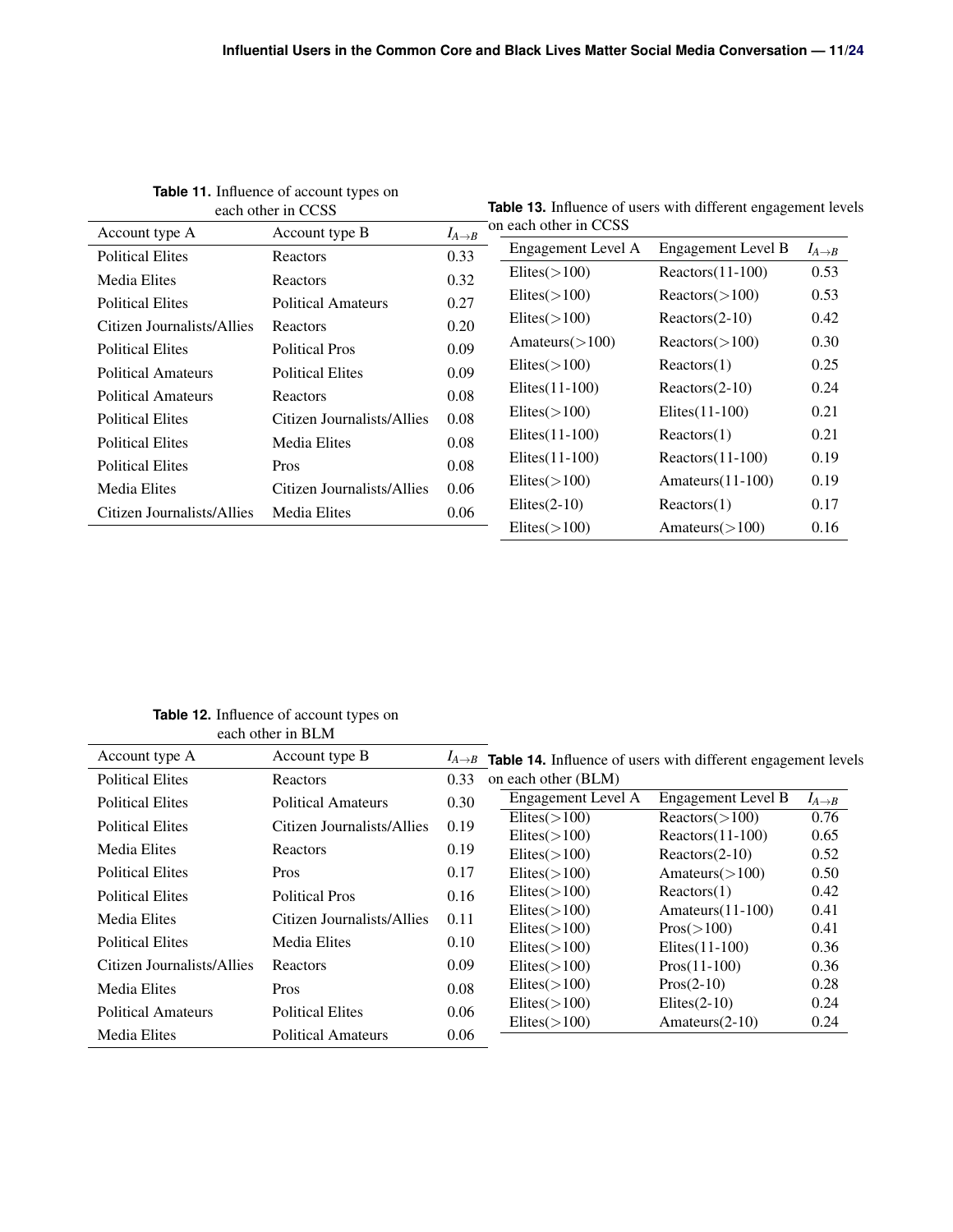#### <span id="page-12-0"></span>**5.1 Changes over Time**

In this section, we look at the changes in the influence of account types over time. First, we look at the distribution of users per group (Figure [3](#page-13-0) and Figure [5\)](#page-14-0) and then per account type within the groups (Figure [4](#page-13-1) and Figure [6\)](#page-14-1).

For both CCSS and BLM online conversations, *apolitical* users have been dominating the conversation during the entire time period of 2011-2018: they make up over 50% of users in every year. Their proportion has been decreasing over time with *political* users reaching their peak and accounting for 47% of users in the discussion in 2016 in case of CCSS and over 25% in 2017 in case of BLM. In the CCSS online discussion, this trend can potentially be explained by the fact that the Common Core standards remained a salient controversy in the 2016 presidential election (especially among Republican presidential candidates) and, to a lesser extent, after the 2016 general election. In both cases, as can be seen from Figure [4](#page-13-1) and Figure [6,](#page-14-1) among *atopical* users, it is *citizen journalists* who have driven the conversation, which was then picked up by *reactors* and *political amateurs*.

We observe a similar pattern when we look at the users with different engagement levels (Figure [7](#page-15-0) and Figure [8\)](#page-15-1) with *amateurs* (the category that includes *citizen journalists*) dominating both conversations at the early stages and *reactors* getting more engaged over time.

In order to see changes in the influence of these groups, we look at the changes in production (i.e., the proportion of tweets in period *t* sent by group *g*, Figure [9\)](#page-16-0) and reach of the account types over time (Figure [11\)](#page-18-0). For both the CCSS and BLM discussions, we see that *citizen journalists* have decreased both their production and reach over time in each discussion. In the early parts of these discussions they accounted for almost 100% of tweets, but as the discussions matured by 2016 their share of online tweets went down to below 20% . As production and reach of *citizen journalists* was going down, production and reach of *political amateurs* and reach of *political elites* have expanded. For example, production of *political amateurs* reached about 50% in 2017 in both CCSS and BLM online discussions. As regards the influence, the reach of *political elites* in BLM conversation has been higher than the reach of any other account types by 2015. Finally, the analysis of changes in production and reach account types over time suggests that *media elites* played an important role in the BLM online discussion with the spike in both production and reach in 2012. Figure [10](#page-17-0) and Figure [12](#page-19-0) show that this spike is driven by highly engaged in BLM topic users with large audience.

# **6. Conclusion**

<span id="page-12-1"></span>In this Data Report, we identify the most influential users in the online conversations of two contentious topics, using the examples of Black Lives Matter movement and Common Core State Standards policy debate. We find that while both discussions are dominated by *apolitical* social media users, for both issues it is *politically motivated* users who drive the

conversation. *Politically motivated* users both produce the largest number of tweets and get retweeted more than any other group. Finally, we find that *political elites*, *media elites*, and *citizen journalists* are more likely to influence other types of users. If we look at the changes in the population of online participants in the conversation across time, we see that it is *political amateurs* who were the most consistently active in CCSS and BLM discussions during the time period of 2010- 2018 years. Perhaps our starkest finding, though, is from Tables 2 and 3. While *apolitical* users make up 73% of the users who tweeted about CCSS, they account for just 43% of tweets about the topic. They were thus effectively being drowned out by *politically motivated* users, who made up just 27% of users, but accounted for over half (57%) of all tweets. Since there is no reason to believe that these *politically motivated* users were bringing domain-specific expertise to the subject, what may have been a discussion among concerned parties about an issue became a discussion among persons who did *not* have particular concerns about the issue, but were simply online users with a proclivity for tweeting about politics.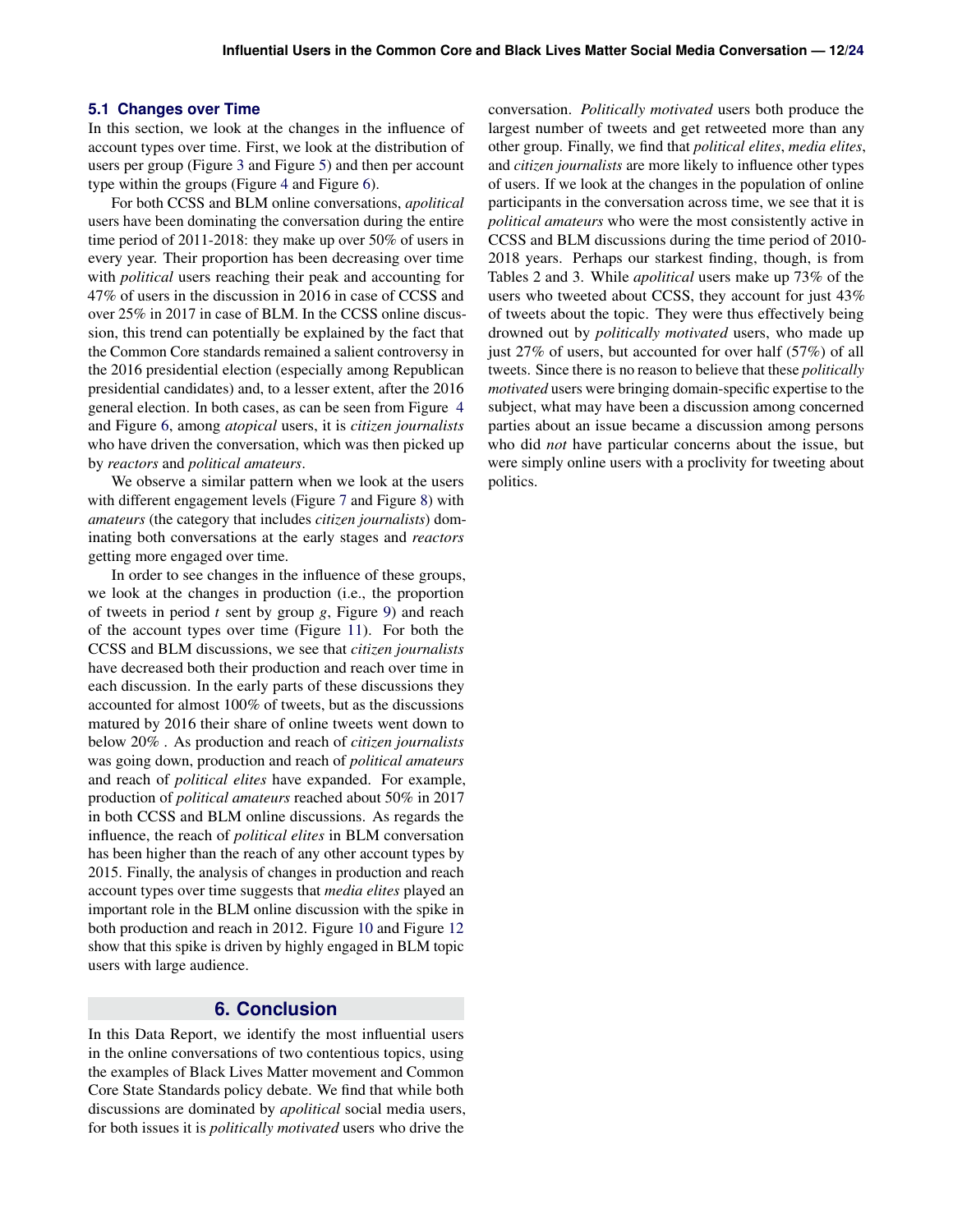<span id="page-13-1"></span><span id="page-13-0"></span>

**Figure 4.** Proportion of users per account type by year (CCSS)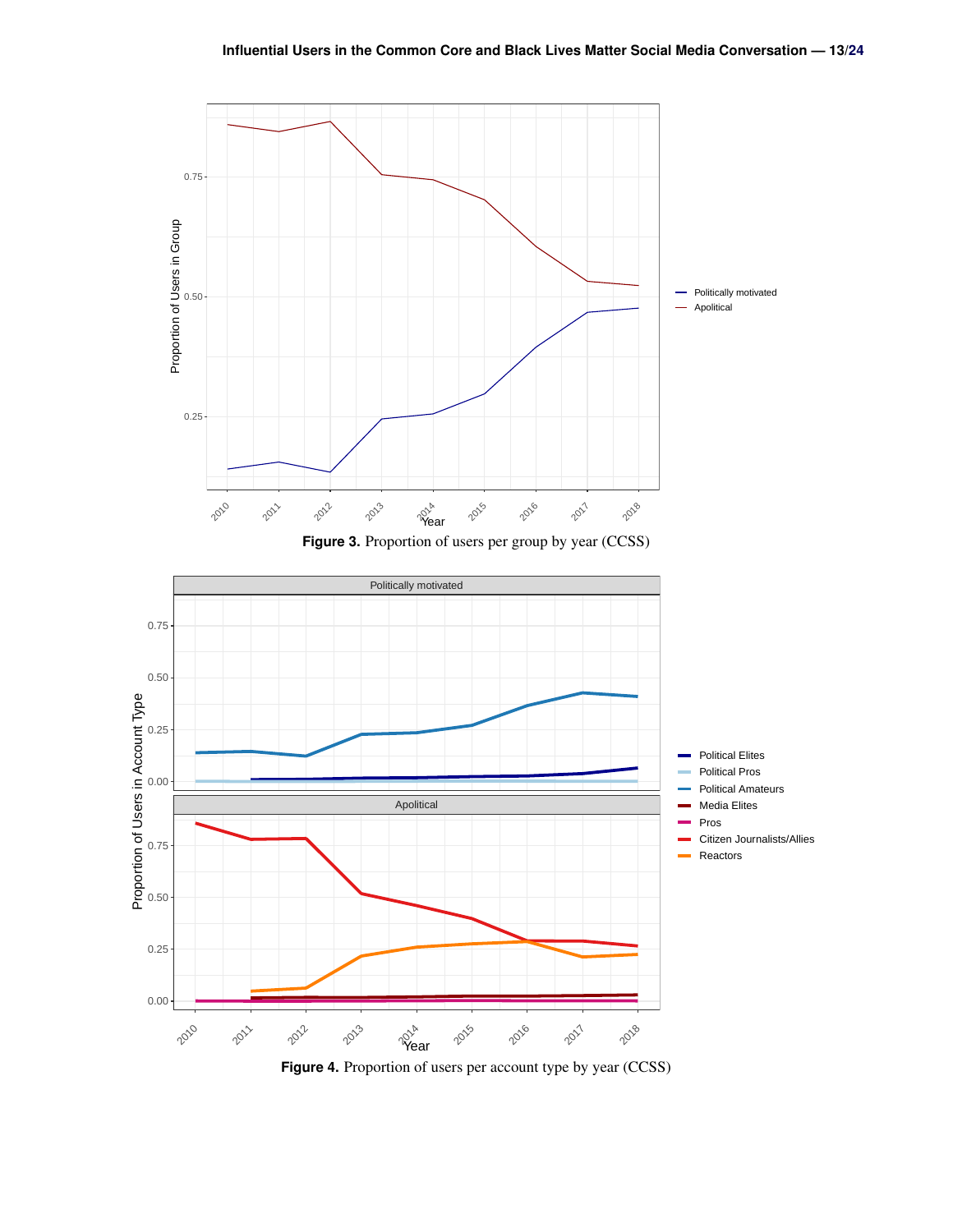<span id="page-14-1"></span><span id="page-14-0"></span>

**Figure 6.** Proportion of users per account type by year (BLM)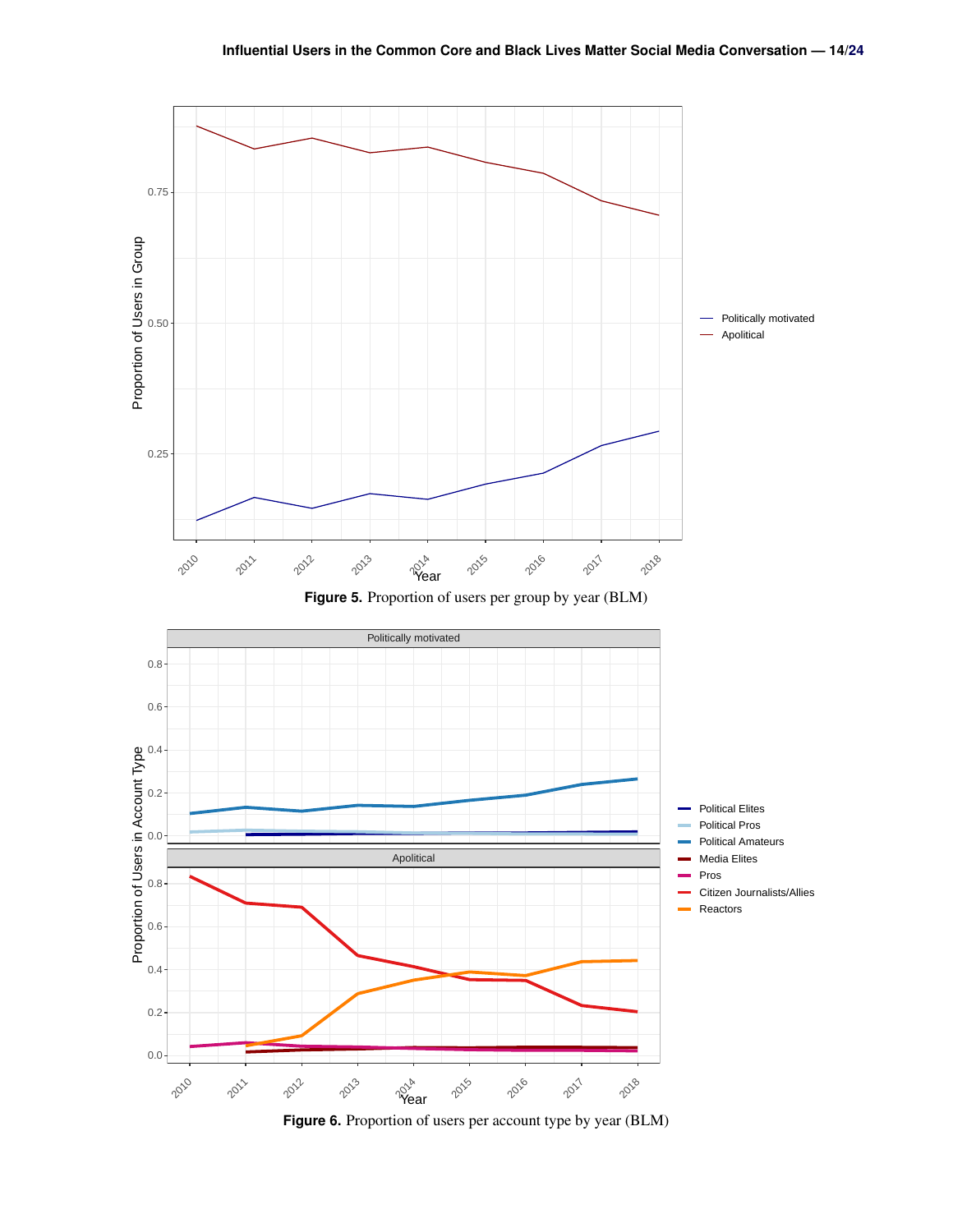<span id="page-15-1"></span><span id="page-15-0"></span>

**Figure 8.** Proportion of users per group by year (BLM)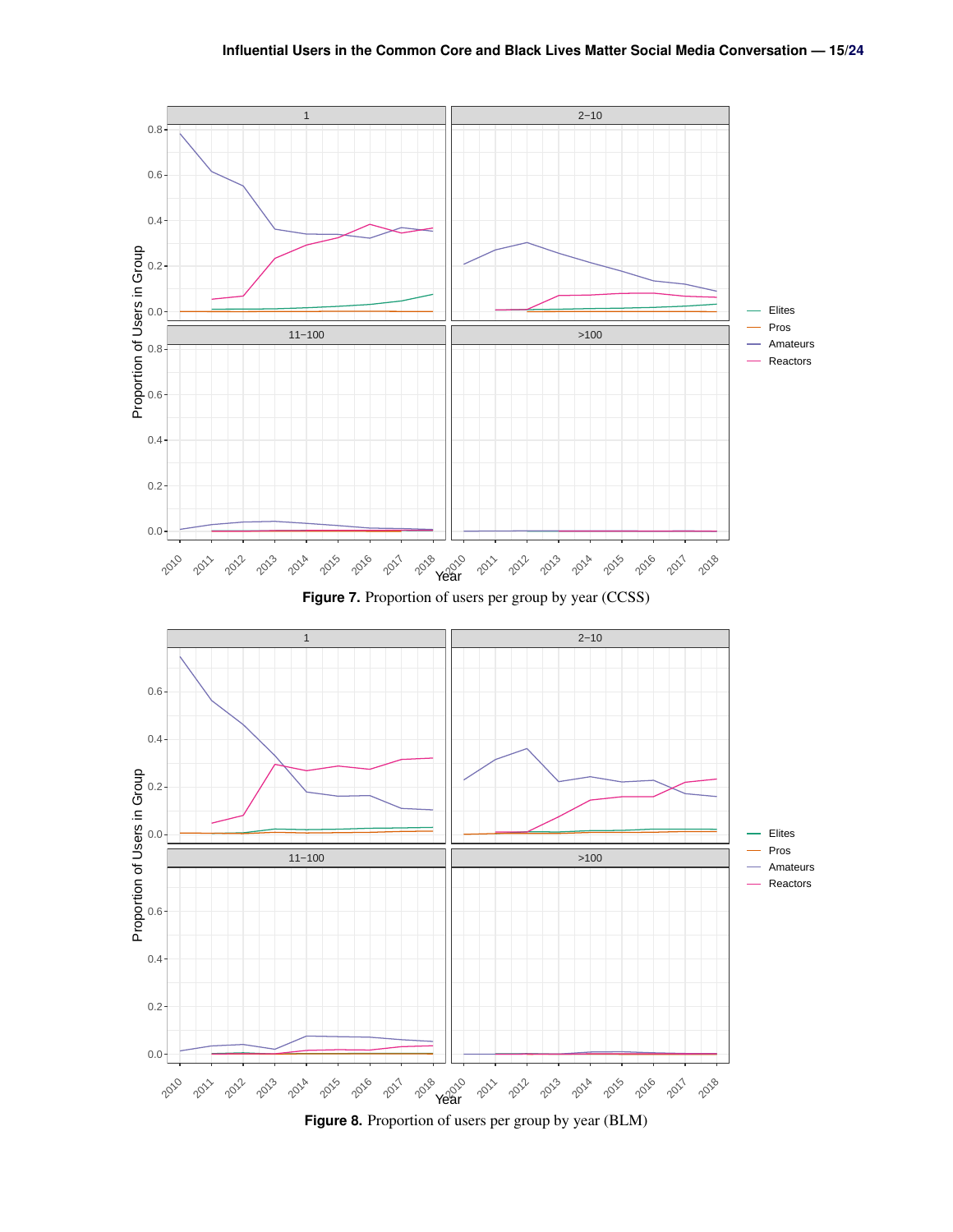<span id="page-16-0"></span>

[b]

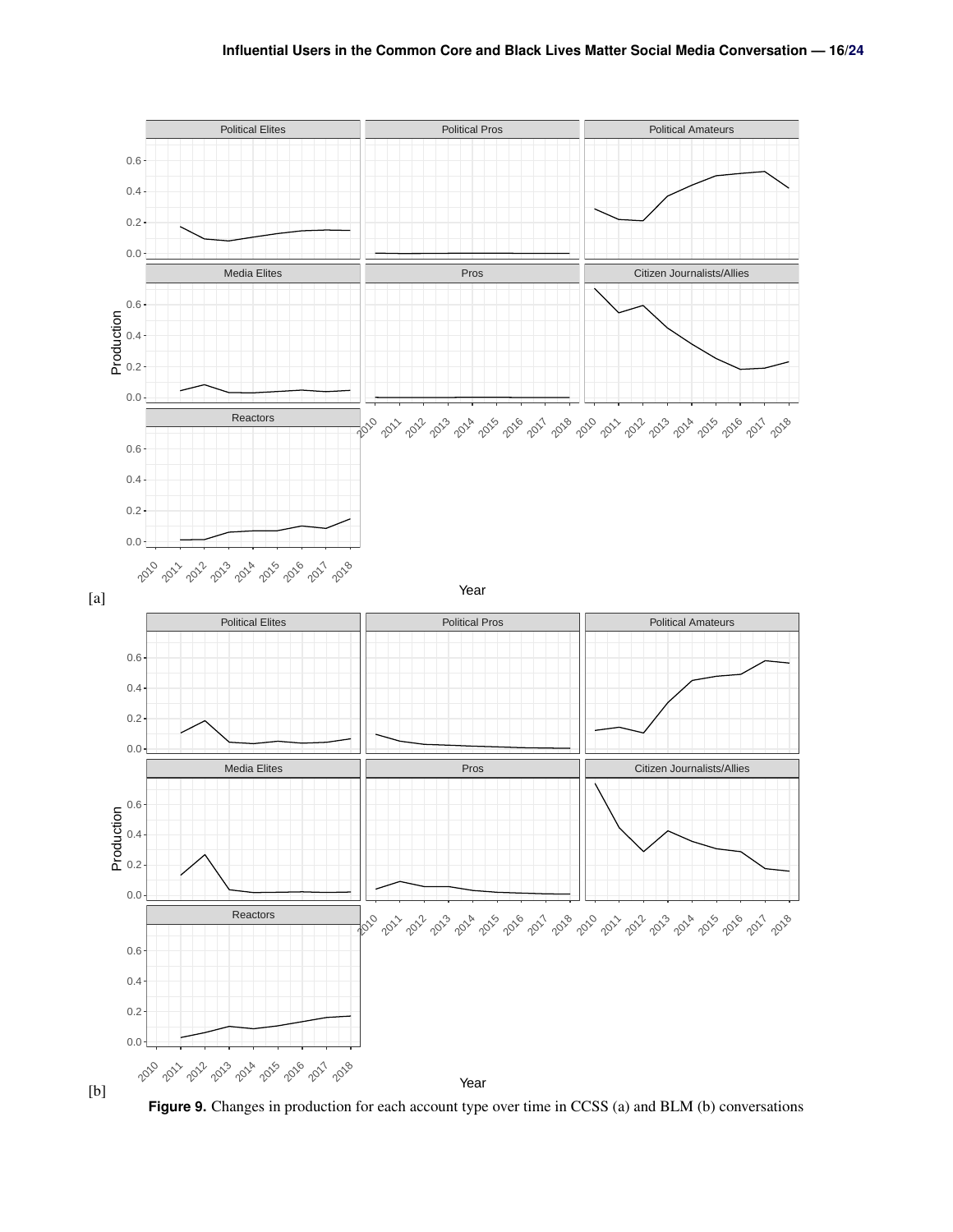<span id="page-17-0"></span>

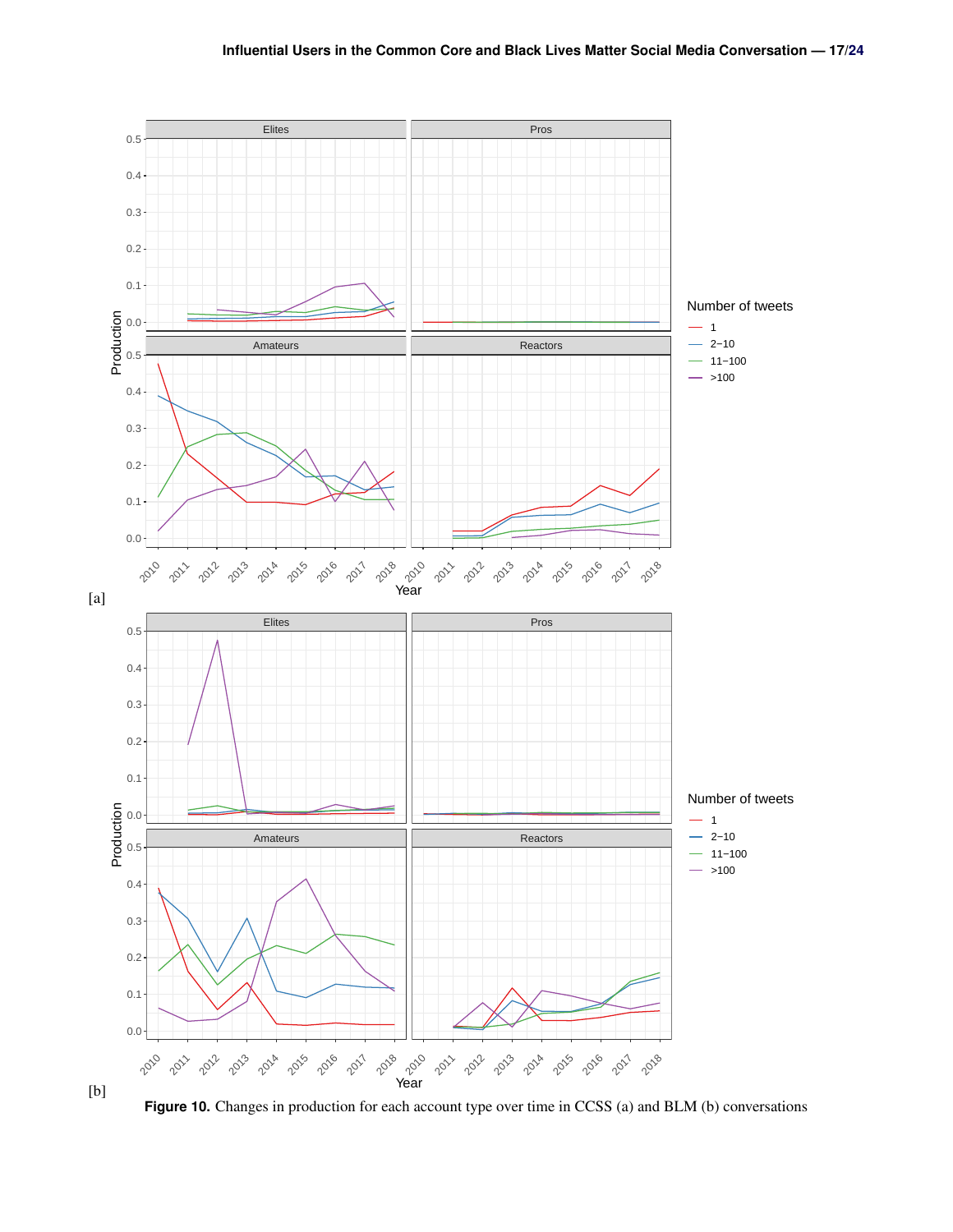<span id="page-18-0"></span>

[b]

Year

**Figure 11.** Changes in reach for each account type over time in CCSS (a) and BLM (b) conversations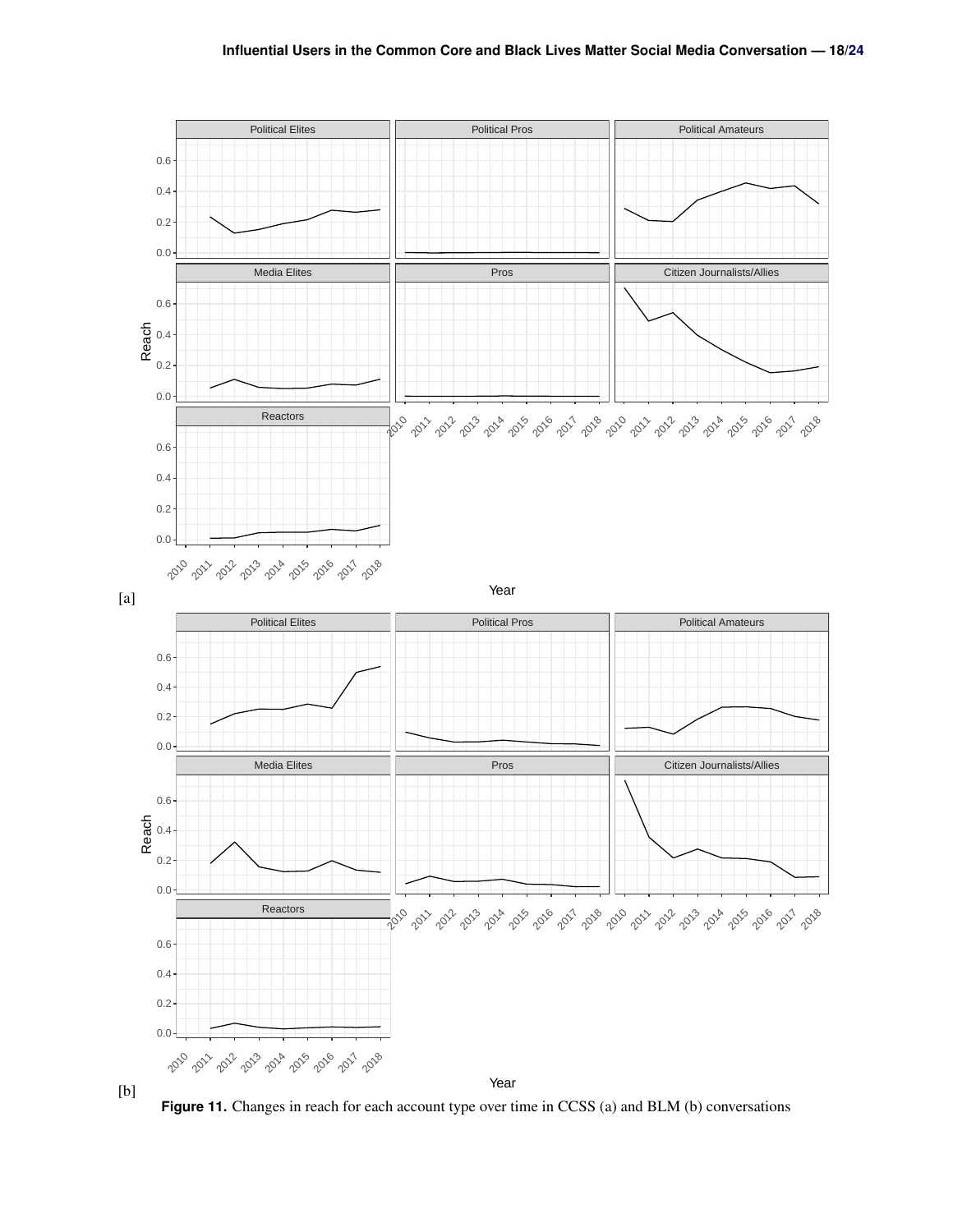<span id="page-19-0"></span>

**Figure 12.** Changes in reach for each account type over time in CCSS (a) and BLM (b) conversations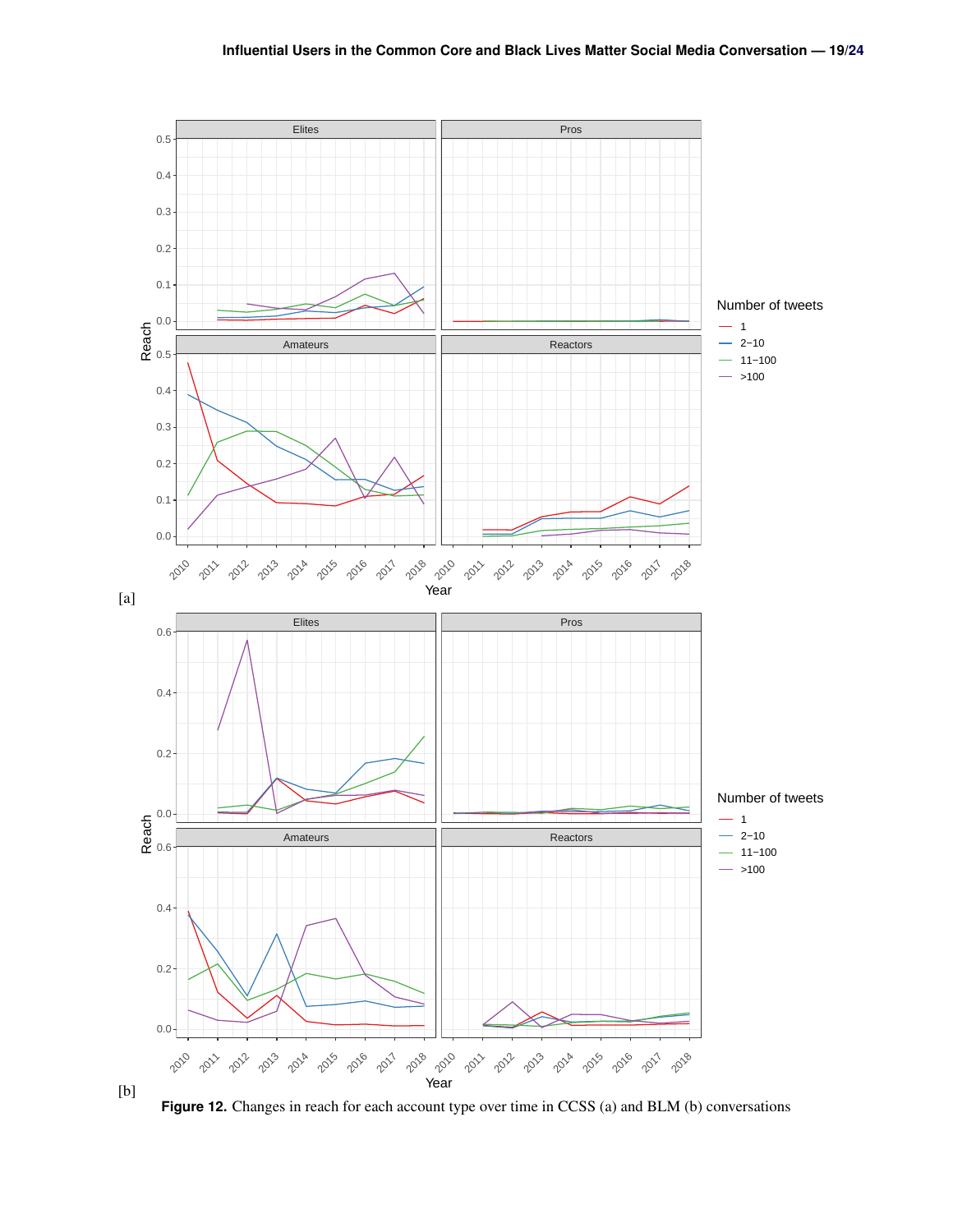# **Acknowledgments**

<span id="page-20-0"></span>We thank Jen Rosiere Reynolds, the Center's lab manager, for her helpful comments and suggestions, Megan A. Brown, research engineer and data scientist at the Center, for her assistance in data collection and data analysis, Cody Buntain, assistant professor in Informatics at New Jersey Institute of Technology, for his extensive support in data processing and measures, as well as the Bill and Melinda Gates Foundation for supporting this project. We also gratefully acknowledge that the Center for Social Media and Politics at New York University is supported by funding from the John S. and James L. Knight Foundation, the Charles Koch Foundation, Craig Newmark Philanthropies, the William and Flora Hewlett Foundation, the Siegel Family Endowment, the Bill and Melinda Gates Foundation, and the National Science Foundation.

#### **References**

- <span id="page-20-1"></span>[1] About the Standards | Common Core State Standards Initiative.
- <span id="page-20-2"></span>[2] Development Process | Common Core State Standards Initiative.
- <span id="page-20-3"></span>[3] Adopting Agency, March 2017.
- <span id="page-20-4"></span>[4] U.S. Secretary of Education Duncan Announces Winners of Competition to Improve Student Assessments | U.S. Department of Education.
- <span id="page-20-5"></span>[5] Catherine Gewertz. In National First, Kentucky Adopts Common Standards - Education Week. *Education Week*, February 2010.
- <span id="page-20-6"></span>[6] Education Next. Ednext Poll Interactive Ten Year Trends Public Opinion, August 2016.
- <span id="page-20-7"></span>[7] Anthony Cody, Network for Public Education co founder, and Former Teacher. Political Rivals Find Common Ground Over Common Core.
- <span id="page-20-8"></span>[8] Joseph P Williams. Who is fighting against common core. *US News & World Report*, 2014.
- <span id="page-20-9"></span>[9] David Freedl and er On  $09/28/15$  at 10:54 AM EDT. How the GOP Turned on Common Core, September 2015.
- <span id="page-20-10"></span>[10] Standards in Your State | Common Core State Standards Initiative.
- <span id="page-20-11"></span>[11] Which States Are Using PARCC or Smarter Balanced? - Education Week. *Education Week*, February 2017.
- <span id="page-20-12"></span>[12] Marija Anna Bekafigo and Allan McBride. Who tweets about politics? political participation of twitter users during the 2011gubernatorial elections. *Social Science Computer Review*, 31(5):625–643, 2013.
- <span id="page-20-13"></span>[13] Yeojin Kim and Wilson Lowrey. Who are citizen journalists in the social media environment? personal and social determinants of citizen journalism activities. *Digital Journalism*, 3(2):298–314, 2015.
- <span id="page-20-14"></span>[14] Jessica T Feezell. Agenda setting through social media: The importance of incidental news exposure and social filtering in the digital era. *Political Research Quarterly*, 71(2):482–494, 2018.
- <span id="page-20-15"></span>[15] Andrew Guess, Kevin Munger, Jonathan Nagler, and Joshua Tucker. How accurate are survey responses on social media and politics? *Political Communication*, 36(2):241–258, 2019.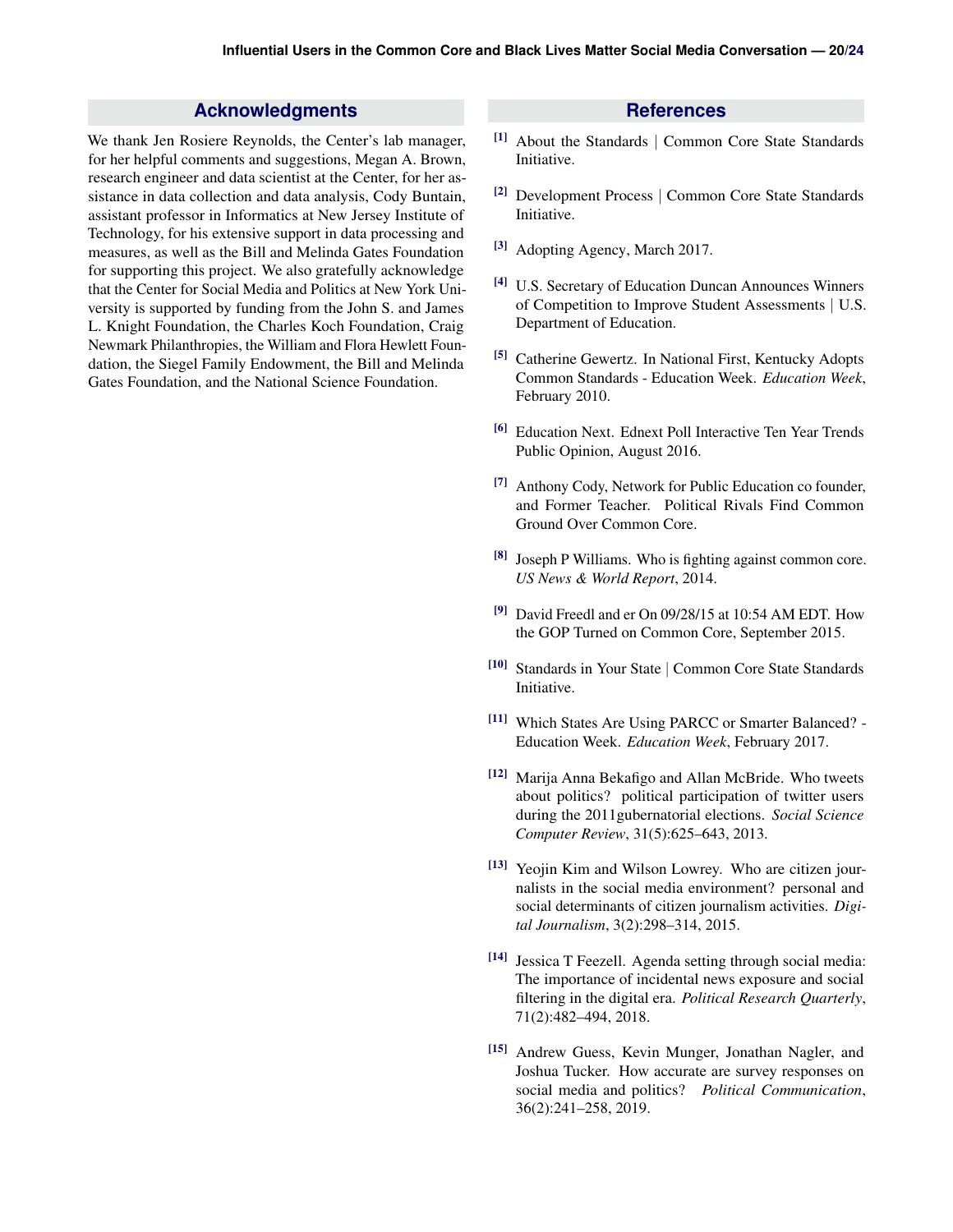# **Appendix**

#### **Appendix A: Relevance Classifier**

In order to identify the tweets relevant to CCSS or BLM, we constructed a relevance classifier. We used a sample of 2,000 tweets for each CCSS and BLM from the filtered public sample stream data. Each tweet was hand coded as 'relevant' or 'not relevant' to CCSS/BLM. We used Random Forest with character n-grams and achieve the accuracy score of 0.88 and F1 score of 0.90 for CCSS and accuracy score of 0.86 and F1 score of 0.88 for BLM tweets.

#### **Appendix B: Political classifier**

Our political classifier was trained on 3,433 Reddit and Facebook comments and tweets collected by Andy Guess and Magdalena Wojcieszak. Each comment/tweet was hand coded as 'political' or 'non-political'. We classified tweets as political if they are about politics, including 'politicized issues', such as vaccination, sexual harassment, or global warming. Using Logistic regression with elastic net regularization and character n-grams, we achieved the accuracy and F1 scores of 0.92.

#### **Appendix C: Influence of account types on each other**

| Account type A             | Account type B                    | $I_{A\rightarrow B}$ |
|----------------------------|-----------------------------------|----------------------|
| <b>Political Elites</b>    | Reactors                          | 0.33                 |
| <b>Media Elites</b>        | Reactors                          | 0.32                 |
| <b>Political Elites</b>    | <b>Political Amateurs</b>         | 0.27                 |
| Citizen Journalists/Allies | Reactors                          | 0.20                 |
| <b>Political Elites</b>    | <b>Political Pros</b>             | 0.09                 |
| <b>Political Amateurs</b>  | <b>Political Elites</b>           | 0.09                 |
| <b>Political Amateurs</b>  | Reactors                          | 0.08                 |
| <b>Political Elites</b>    | Citizen Journalists/Allies        | 0.08                 |
| <b>Political Elites</b>    | <b>Media Elites</b>               | 0.08                 |
| <b>Political Elites</b>    | Pros                              | 0.08                 |
| <b>Media Elites</b>        | <b>Citizen Journalists/Allies</b> | 0.06                 |
| Citizen Journalists/Allies | <b>Media Elites</b>               | 0.06                 |
| Citizen Journalists/Allies | Pros                              | 0.04                 |
| <b>Political Amateurs</b>  | <b>Media Elites</b>               | 0.04                 |
| Citizen Journalists/Allies | <b>Political Amateurs</b>         | 0.04                 |
| <b>Political Amateurs</b>  | Citizen Journalists/Allies        | 0.04                 |
| <b>Media Elites</b>        | Pros                              | 0.04                 |
| <b>Political Amateurs</b>  | <b>Political Pros</b>             | 0.03                 |
| <b>Political Amateurs</b>  | Pros                              | 0.03                 |
| <b>Media Elites</b>        | <b>Political Amateurs</b>         | 0.03                 |
| Citizen Journalists/Allies | <b>Political Elites</b>           | 0.03                 |
| Citizen Journalists/Allies | <b>Political Pros</b>             | 0.02                 |
| <b>Media Elites</b>        | <b>Political Pros</b>             | 0.02                 |
| <b>Political Pros</b>      | Pros                              | 0.02                 |
| <b>Media Elites</b>        | <b>Political Elites</b>           | 0.02                 |
| Pros                       | <b>Political Pros</b>             | 0.01                 |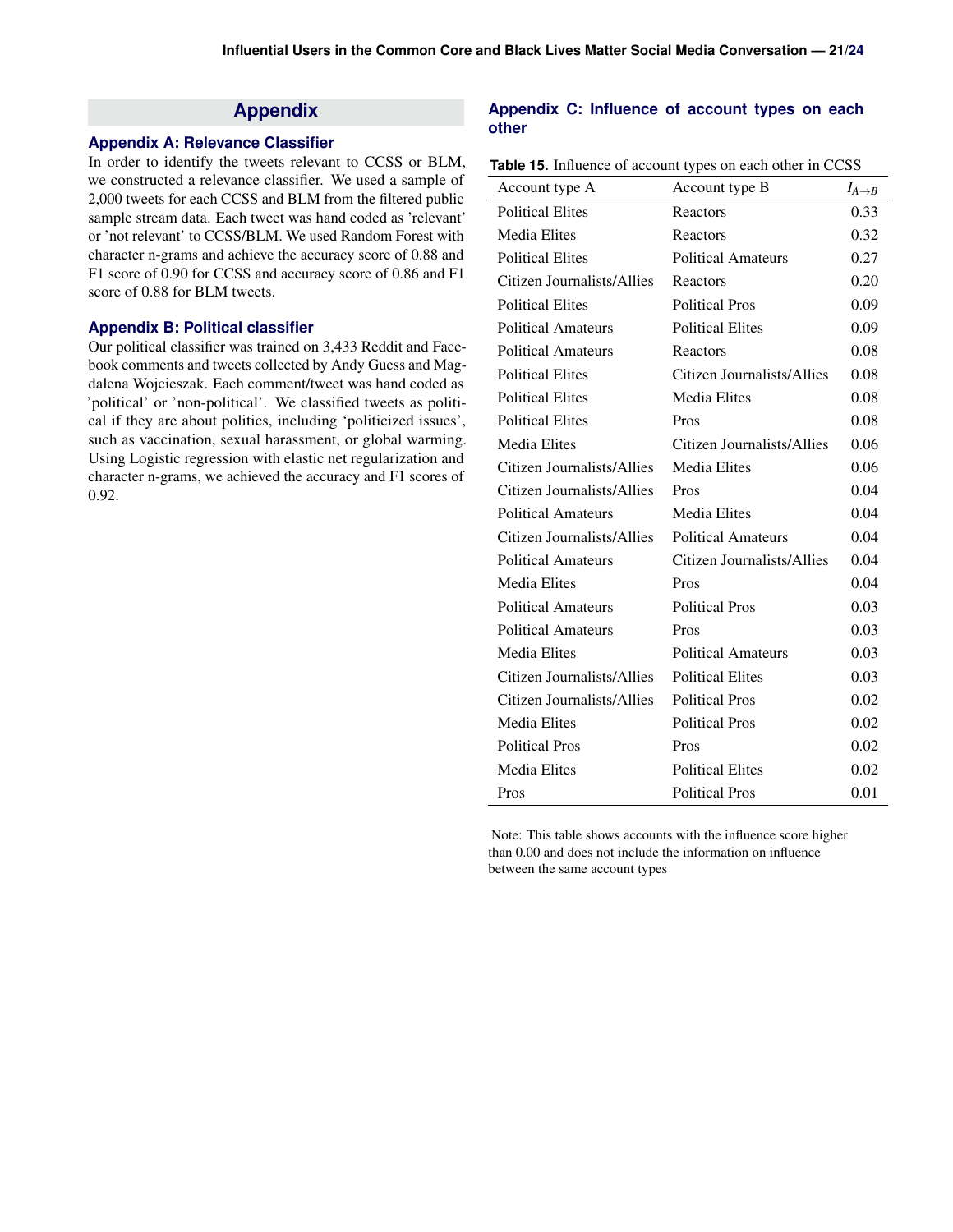| Account type A     | Account type B      | $I_{A\rightarrow B}$ |
|--------------------|---------------------|----------------------|
| $E$ lites $(>100)$ | $Reactors (11-100)$ | 0.53                 |
| $E$ lites $(>100)$ | Reactors (>100)     | 0.53                 |
| $E$ lites $(>100)$ | Reactors(2-10)      | 0.42                 |
| Amateurs $(>100)$  | Reactors (>100)     | 0.30                 |
| $E$ lites $(>100)$ | Reactors(1)         | 0.25                 |
| Elites(11-100)     | $Reactors(2-10)$    | 0.24                 |
| $E$ lites $(>100)$ | Elites(11-100)      | 0.21                 |
| Elites(11-100)     | Reactors(1)         | 0.21                 |
| Elites(11-100)     | $Reactors(11-100)$  | 0.19                 |
| $E$ lites $(>100)$ | Amateurs(11-100)    | 0.19                 |
| $E$ lites $(2-10)$ | Reactors(1)         | 0.17                 |
| $E$ lites $(>100)$ | Amateurs $(>100)$   | 0.16                 |
| $E$ lites $(>100)$ | Elites $(2-10)$     | 0.15                 |
| Elites(11-100)     | Elites $(2-10)$     | 0.12                 |
| Amateurs(>100)     | $Reactors(11-100)$  | 0.12                 |
| $E$ lites $(>100)$ | Amateurs(2-10)      | 0.11                 |
| Amateurs(2-10)     | Reactors(1)         | 0.10                 |
| Amateurs(1)        | Reactors(1)         | 0.09                 |
| $E$ lites $(>100)$ | Pros(>100)          | 0.09                 |
| $E$ lites $(2-10)$ | $E$ lites $(1)$     | 0.09                 |
| Elites(11-100)     | Pros(1)             |                      |
|                    |                     | 0.09                 |
| $E$ lites $(2-10)$ | $Reactors(2-10)$    | 0.09                 |
| Elites(11-100)     | $E$ lites $(1)$     | 0.08                 |
| $E$ lites $(>100)$ | $Pros(11-100)$      | 0.08                 |
| Amateurs $($ >100) | $E$ lites $(>100)$  | 0.08                 |
| Amateurs(11-100)   | $Reactors(2-10)$    | 0.07                 |
| Amateurs(>100)     | $Reactors(2-10)$    | 0.07                 |
| $E$ lites $(>100)$ | $E$ lites $(1)$     | 0.07                 |
| Amateurs(11-100)   | $Reactors(11-100)$  | 0.07                 |
| Elites(11-100)     | Reactors (>100)     | 0.07                 |
| $E$ lites $(1)$    | Reactors(1)         | 0.07                 |
| Elites(11-100)     | $Pros(2-10)$        | 0.07                 |
| $E$ lites $(2-10)$ | Pros(1)             | 0.06                 |
| Amateurs(2-10)     | $Reactors(2-10)$    | 0.06                 |
| Amateurs $(>100)$  | Amateurs(11-100)    | 0.06                 |
| $E$ lites $(>100)$ | $Pros(2-10)$        | 0.06                 |
| Amateurs(11-100)   | Reactors(1)         | 0.06                 |
| Elites(11-100)     | Amateurs(11-100)    | 0.06                 |
| Elites(11-100)     | Amateurs(2-10)      | 0.05                 |
| Amateurs(1)        | $E$ lites $(1)$     | 0.05                 |
| Amateurs(11-100)   | Reactors (>100)     | 0.05                 |
| Amateurs(2-10)     | $E$ lites $(1)$     | 0.04                 |
| Elites(11-100)     | $Pros(11-100)$      | 0.04                 |
| Amateurs $($ >100) | Elites(11-100)      | 0.04                 |
| Amateurs(11-100)   | Elites(11-100)      | 0.04                 |
| Amateurs $($ >100) | Reactors(1)         | 0.04                 |
| Amateurs(2-10)     | $E$ lites $(2-10)$  | 0.04                 |
| Amateurs(2-10)     | Pros(1)             | 0.04                 |
| $E$ lites $(2-10)$ | Reactors(11-100)    | 0.04                 |
| Amateurs(11-100)   | $Pros(2-10)$        | 0.03                 |
| Amateurs(11-100)   | $Pros(11-100)$      | 0.03                 |
| Amateurs $($ >100) | Pros(>100)          | 0.03                 |
| Amateurs $(2-10)$  | $Pros(2-10)$        | 0.03                 |
|                    |                     |                      |
|                    | $\vdots$            |                      |

**Table 16.** Influence of users with different engagement levels on each other in CCSS

**Table 17.** Influence of users with different engagement levels on each other in BLM

| Elites $(11-100)$   | $E$ lites( $>$ 100) | 0.03 |
|---------------------|---------------------|------|
| $E$ lites $($ >100) | Pros(1)             | 0.03 |
| Amateurs(11-100)    | $E$ lites $(2-10)$  | 0.03 |
| Amateurs(1)         | Reactors(2-10)      | 0.03 |
| $E$ lites $(2-10)$  | Elites(11-100)      | 0.03 |
| $Pros(11-100)$      | Pros(1)             | 0.03 |
| Amateurs(11-100)    | Amateurs(2-10)      | 0.03 |
| Amateurs(2-10)      | $Reactors(11-100)$  | 0.03 |
| $E$ lites $(1)$     | Pros(1)             | 0.03 |
| $Pros(11-100)$      | $Pros(2-10)$        | 0.03 |
| Amateurs(11-100)    | $E$ lites( $>$ 100) | 0.03 |
| Amateurs(11-100)    | Amateurs $(>100)$   | 0.02 |
| Amateurs $($ >100)  | Amateurs(2-10)      | 0.02 |
| Amateurs $($ >100)  | $Pros(11-100)$      | 0.02 |
| Amateurs(2-10)      | Elites(11-100)      | 0.02 |
| Amateurs(11-100)    | $E$ lites $(1)$     | 0.02 |
| $E$ lites $(2-10)$  | $Pros(2-10)$        | 0.02 |
| Amateurs $(>100)$   | $E$ lites $(2-10)$  | 0.02 |
| Amateurs(1)         | $E$ lites $(2-10)$  | 0.02 |
| $E$ lites $(2-10)$  | Amateurs(2-10)      | 0.02 |
| Pros( > 100)        | $Pros(11-100)$      | 0.02 |
| Elites(11-100)      | Amateurs $($ >100)  | 0.02 |
| Amateurs(1)         | Pros(1)             | 0.02 |
|                     |                     |      |
| $Pros(2-10)$        | Pros(1)             | 0.02 |
| Amateurs(11-100)    | Pros(>100)          | 0.02 |
| Amateurs(11-100)    | Pros(1)             | 0.02 |
| Amateurs(2-10)      | $Pros(11-100)$      | 0.02 |
| Amateurs(2-10)      | Reactors (>100)     | 0.02 |
| Elites(11-100)      | Pros(>100)          | 0.01 |
| Amateurs(2-10)      | Amateurs(11-100)    | 0.01 |
| $E$ lites $(1)$     | Reactors(2-10)      | 0.01 |
| Pros(>100)          | $Pros(2-10)$        | 0.01 |
| Amateurs $(>100)$   | $E$ lites $(1)$     | 0.01 |
| Amateurs(1)         | $Pros(2-10)$        | 0.01 |
| $E$ lites $(2-10)$  | Amateurs(11-100)    | 0.01 |
| $E$ lites $(1)$     | Elites $(2-10)$     | 0.01 |
| $E$ lites $(2-10)$  | Reactors(>100)      | 0.01 |
| Amateurs $($ >100)  | $Pros(2-10)$        | 0.01 |
| Amateurs(1)         | Amateurs(2-10)      | 0.01 |
| Amateurs(1)         | Reactors(11-100)    | 0.01 |
| Amateurs(1)         | Elites(11-100)      | 0.01 |
| Amateurs(2-10)      | $E$ lites $($ >100) | 0.01 |
| $Pros(11-100)$      | Pros(>100)          | 0.01 |
| Amateurs $(>100)$   | Pros(1)             | 0.01 |
| $Pros(2-10)$        | Reactors(1)         | 0.01 |
| $E$ lites $(2-10)$  | $Pros(11-100)$      | 0.01 |
| Amateurs(2-10)      | Pros(>100)          | 0.01 |
| Amateurs(2-10)      | Amateurs $(>100)$   | 0.01 |
| Pros(>100)          | Pros(1)             | 0.01 |
| $E$ lites $(2-10)$  | $E$ lites( $>$ 100) | 0.01 |
|                     |                     |      |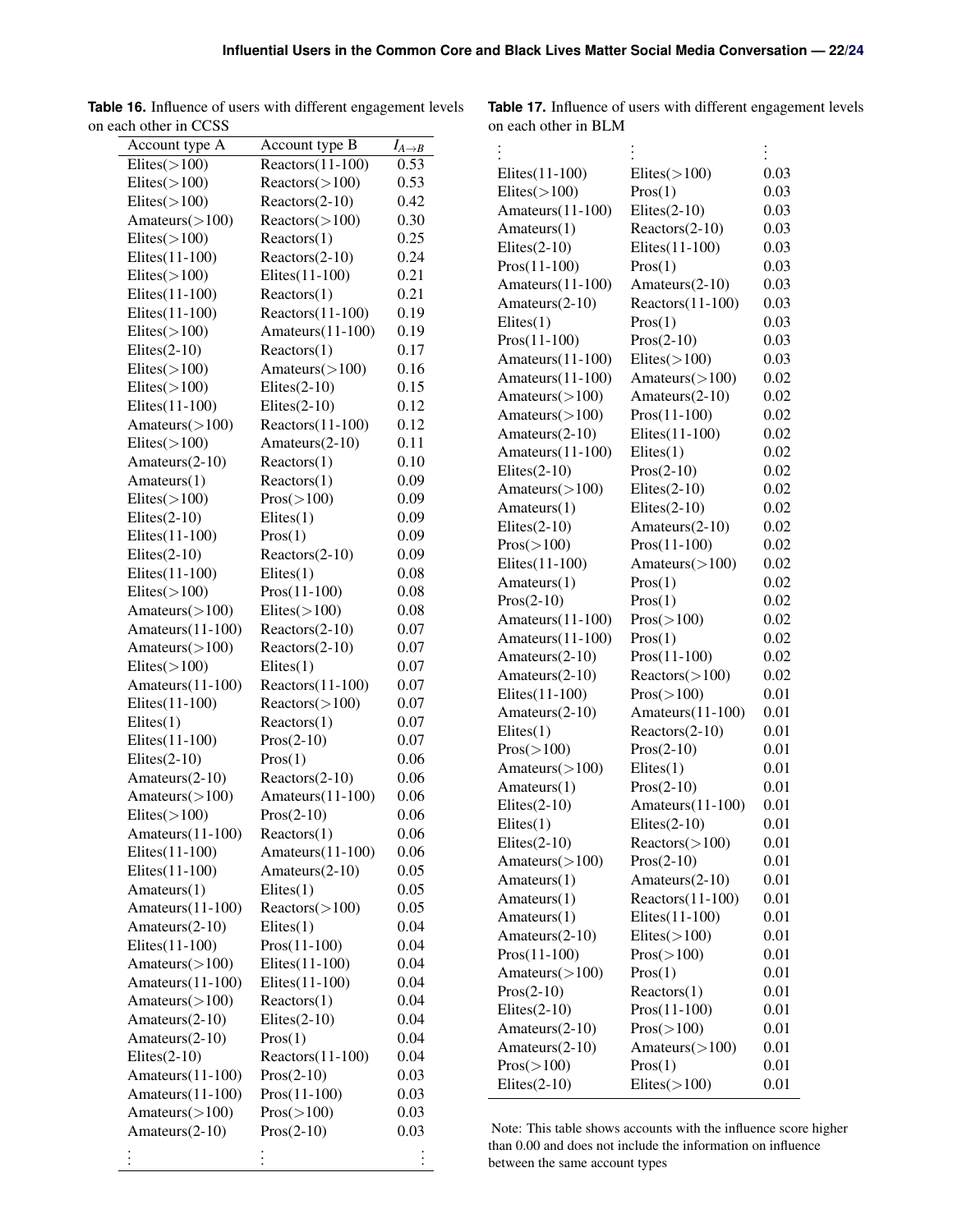| <b>Table 18.</b> Influence of account types on each other in BLM |                                   |                      |  |  |
|------------------------------------------------------------------|-----------------------------------|----------------------|--|--|
| Account type A                                                   | Account type B                    | $I_{A\rightarrow B}$ |  |  |
| <b>Political Elites</b>                                          | Reactors                          | 0.33                 |  |  |
| <b>Political Elites</b>                                          | <b>Political Amateurs</b>         | 0.30                 |  |  |
| <b>Political Elites</b>                                          | Citizen Journalists/Allies        | 0.19                 |  |  |
| <b>Media Elites</b>                                              | Reactors                          | 0.19                 |  |  |
| <b>Political Elites</b>                                          | Pros                              | 0.17                 |  |  |
| <b>Political Elites</b>                                          | <b>Political Pros</b>             | 0.16                 |  |  |
| <b>Media Elites</b>                                              | Citizen Journalists/Allies        | 0.11                 |  |  |
| <b>Political Elites</b>                                          | <b>Media Elites</b>               | 0.10                 |  |  |
| Citizen Journalists/Allies                                       | Reactors                          | 0.09                 |  |  |
| <b>Media Elites</b>                                              | Pros                              | 0.08                 |  |  |
| <b>Political Amateurs</b>                                        | <b>Political Elites</b>           | 0.06                 |  |  |
| <b>Media Elites</b>                                              | <b>Political Amateurs</b>         | 0.06                 |  |  |
| <b>Political Amateurs</b>                                        | Reactors                          | 0.05                 |  |  |
| <b>Political Amateurs</b>                                        | Citizen Journalists/Allies        | 0.05                 |  |  |
| <b>Political Amateurs</b>                                        | <b>Political Pros</b>             | 0.04                 |  |  |
| Citizen Journalists/Allies                                       | Pros                              | 0.04                 |  |  |
| <b>Media Elites</b>                                              | <b>Political Pros</b>             | 0.04                 |  |  |
| Citizen Journalists/Allies                                       | <b>Political Amateurs</b>         | 0.04                 |  |  |
| <b>Political Amateurs</b>                                        | Pros                              | 0.04                 |  |  |
| Citizen Journalists/Allies                                       | Media Elites                      | 0.03                 |  |  |
| <b>Media Elites</b>                                              | <b>Political Elites</b>           | 0.03                 |  |  |
| Pros                                                             | Reactors                          | 0.02                 |  |  |
| <b>Political Amateurs</b>                                        | <b>Media Elites</b>               | 0.02                 |  |  |
| Pros                                                             | <b>Political Pros</b>             | 0.02                 |  |  |
| Citizen Journalists/Allies                                       | <b>Political Pros</b>             | 0.02                 |  |  |
| Pros                                                             | <b>Citizen Journalists/Allies</b> | 0.02                 |  |  |
| Citizen Journalists/Allies                                       | <b>Political Elites</b>           | 0.02                 |  |  |
| <b>Political Pros</b>                                            | Pros                              | 0.01                 |  |  |
| Pros                                                             | Media Elites                      | 0.01                 |  |  |
| Pros                                                             | <b>Political Amateurs</b>         | 0.01                 |  |  |
| Pros                                                             | <b>Political Elites</b>           | 0.01                 |  |  |
| <b>Political Pros</b>                                            | <b>Political Elites</b>           | 0.01                 |  |  |
| <b>Political Pros</b>                                            | Reactors                          | 0.01                 |  |  |
| <b>Political Pros</b>                                            | <b>Political Amateurs</b>         | 0.01                 |  |  |
| <b>Political Pros</b>                                            | Citizen Journalists/Allies        | 0.01                 |  |  |
| <b>Political Pros</b>                                            | Media Elites                      | 0.01                 |  |  |

**Table 18.** Influence of account types on each other in BLM

# **Table 19.** Influence of account types on each other in BLM

| Account type A             | Account type B      | $I_{A\rightarrow B}$ |
|----------------------------|---------------------|----------------------|
| Elites $(\overline{>100})$ | Reactors (>100)     | 0.76                 |
| $E$ lites $(>100)$         | $Reactors(11-100)$  | 0.65                 |
| $E$ lites $(>100)$         | Reactors(2-10)      | 0.52                 |
| $E$ lites $(>100)$         | Amateurs $(>100)$   | 0.50                 |
| $E$ lites $(>100)$         | Reactors(1)         | 0.42                 |
| $E$ lites $(>100)$         | Amateurs(11-100)    | 0.41                 |
| $E$ lites $($ >100)        | Pros( > 100)        | 0.41                 |
| $E$ lites $(>100)$         | Elites(11-100)      | 0.36                 |
| $E$ lites $(>100)$         | $Pros(11-100)$      | 0.36                 |
| $E$ lites $(>100)$         | $Pros(2-10)$        | 0.28                 |
| $E$ lites $(>100)$         | $E$ lites $(2-10)$  | 0.24                 |
| $E$ lites $(>100)$         | Amateurs(2-10)      | 0.24                 |
| Elites(11-100)             | Reactors(1)         | 0.20                 |
|                            |                     |                      |
| $E$ lites $(>100)$         | Pros(1)             | 0.20                 |
| Elites(11-100)             | Reactors(2-10)      | 0.19                 |
| $E$ lites $(>100)$         | $E$ lites $(1)$     | 0.18                 |
| Elites(11-100)             | $Reactors (11-100)$ | 0.15                 |
| Elites(11-100)             | Elites $(2-10)$     | 0.14                 |
| $E$ lites $(2-10)$         | Reactors(1)         | 0.13                 |
| Elites(11-100)             | $E$ lites $(1)$     | 0.13                 |
| Elites(11-100)             | Pros(1)             | 0.12                 |
| Elites(11-100)             | $Pros(2-10)$        | 0.11                 |
| Elites $(2-10)$            | $E$ lites $(1)$     | 0.10                 |
| $E$ lites $(2-10)$         | Reactors(2-10)      | 0.10                 |
| Elites(11-100)             | Amateurs(11-100)    | 0.09                 |
| Elites(11-100)             | Pros(11-100)        | 0.08                 |
| $E$ lites $(2-10)$         | Pros(1)             | 0.08                 |
| Elites(11-100)             | Amateurs(2-10)      | 0.08                 |
| Elites(11-100)             | Reactors (>100)     | 0.08                 |
| Amateurs(11-100)           | Reactors(2-10)      | 0.07                 |
| Amateurs(2-10)             | Reactors(1)         | 0.07                 |
| Amateurs(11-100)           | Reactors(1)         | 0.06                 |
| Amateurs $(>100)$          | Reactors (>100)     | 0.06                 |
| Amateurs(11-100)           | $Reactors (11-100)$ | 0.06                 |
| Amateurs $(>100)$          | $E$ lites( $>$ 100) | 0.06                 |
| Elites(11-100)             | $E$ lites( $>$ 100) | 0.05                 |
| $E$ lites $(2-10)$         | $Reactors(11-100)$  | 0.05                 |
| Elites(11-100)             | Amateurs $($ >100)  | 0.05                 |
| Amateurs(2-10)             | Reactors(2-10)      | 0.04                 |
| Elites(11-100)             | Pros(>100)          |                      |
| $E$ lites $(1)$            | Reactors(1)         | 0.04<br>0.04         |
|                            | Elites(11-100)      |                      |
| Amateurs(11-100)           |                     | 0.04                 |
| $E$ lites $(2-10)$         | $Pros(2-10)$        | 0.04                 |
| Amateurs(2-10)             | $E$ lites $(1)$     | 0.04                 |
| Amateurs $($ >100)         | $Reactors(11-100)$  | 0.04                 |
| Amateurs(11-100)           | $E$ lites $(2-10)$  | 0.04                 |
| Amateurs(11-100)           | Reactors (>100)     | 0.04                 |
| $E$ lites $(2-10)$         | Amateurs(2-10)      | 0.03                 |
| Amateurs $(>100)$          | Amateurs(11-100)    | 0.03                 |
| Amateurs(11-100)           | Amateurs(2-10)      | 0.03                 |
| Amateurs(2-10)             | Pros(1)             | 0.03                 |
| $E$ lites $(2-10)$         | Elites(11-100)      | 0.03                 |
| Amateurs(2-10)             | $E$ lites $(2-10)$  | 0.03                 |
| Amateurs(11-100)           | $E$ lites $(1)$     | 0.03                 |
| Amateurs $($ >100)         | Reactors(2-10)      | 0.03                 |
| Amateurs(1)                | Reactors(1)         | 0.03                 |
|                            |                     |                      |
|                            |                     |                      |